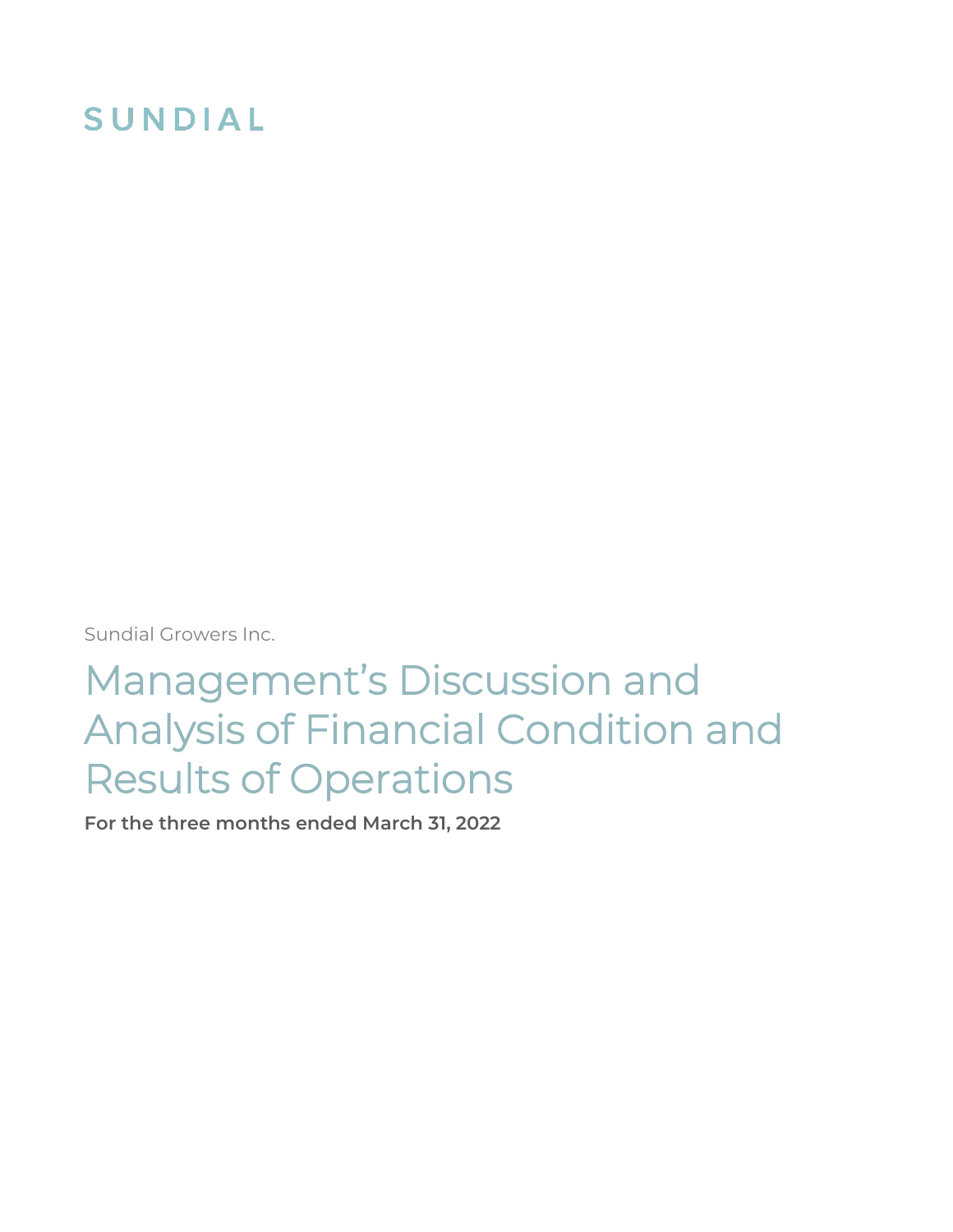## Management's Discussion and Analysis

This Management's Discussion and Analysis ("MD&A") of the financial condition and performance of Sundial Growers Inc. ("Sundial" or the "Company") for the three months ended March 31, 2022 is dated May 15, 2022. This MD&A should be read in conjunction with the Company's condensed consolidated interim financial statements and the notes thereto for the three months ended March 31, 2022 and the audited consolidated financial statements and notes thereto for the year ended December 31, 2021 (the "Audited Financial Statements") and the risks identified under "Risk Factors" below and in the Company's Annual Report on Form 20-F for the year ended December 31, 2021 (the "Annual Report"). This MD&A has been prepared in accordance with National Instrument 51-102 - Continuous Disclosure Obligations and is presented in thousands of Canadian dollars, except where otherwise indicated.

### **MD&A - TABLE OF CONTENTS**

| $\mathcal{P}$ |
|---------------|
| 3             |
| 3             |
| 4             |
| 5             |
| 7             |
| 8             |
| 12            |
| 12            |
| 13            |
| 14            |
| 14            |
| 17            |
| 18            |
| 20            |
| 20            |
| 20            |
| 20            |
| 20            |
| 21            |
| 21            |
| 21            |
| 21            |
| 22            |
| 22            |
| 23            |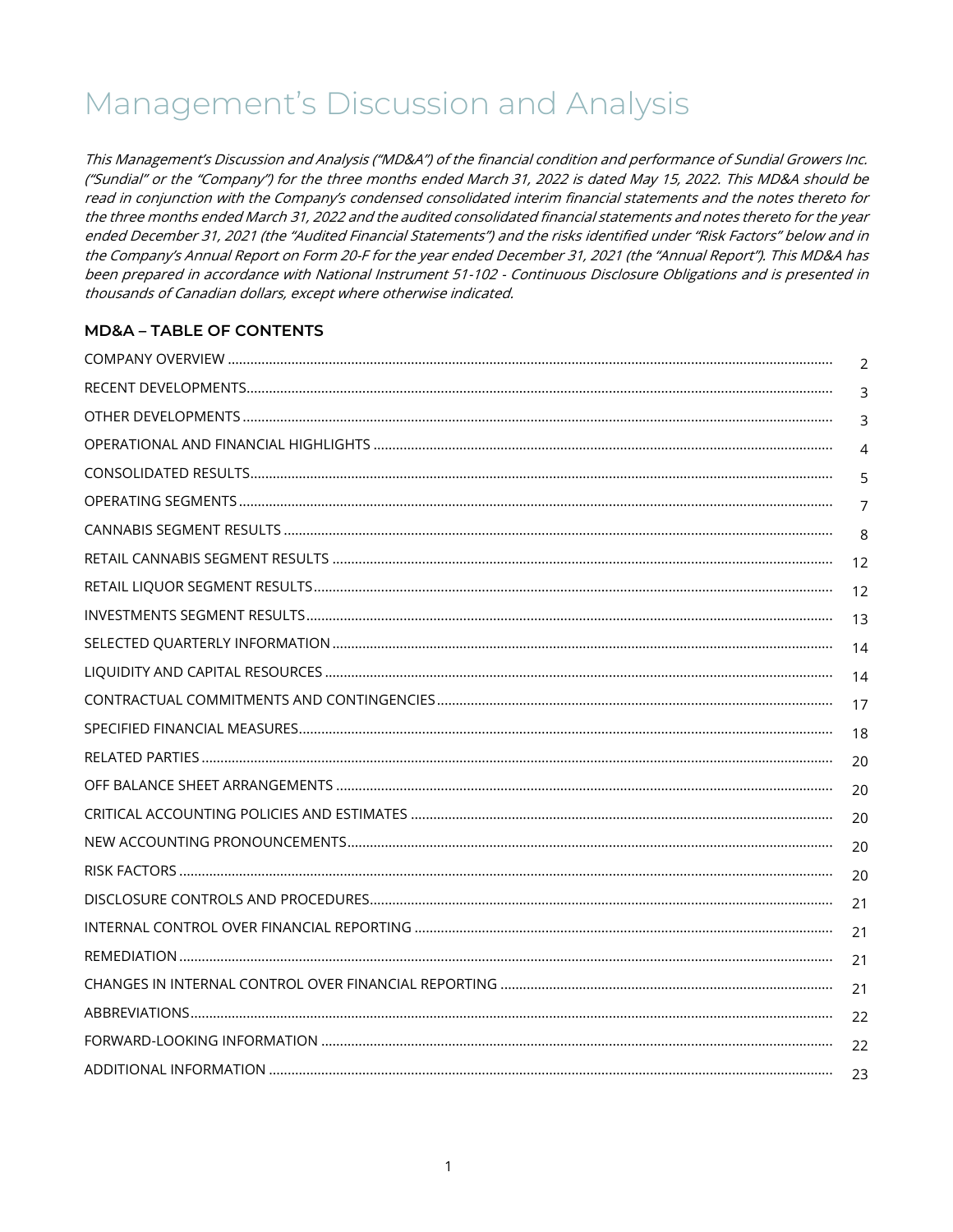### <span id="page-2-0"></span>COMPANY OVERVIEW

Sundial ("SNDL", "Sundial" or the "Company") is a licensed producer that grows cannabis using state-of-the-art indoor facilities with corporate-owned and franchised cannabis retail operations focused on the retail sale of cannabis products and accessories, liquor retail operations focused on the retail sale of wines, beers and spirits and investments targeting the global cannabis industry. Sundial was incorporated under the *Business Corporations Act (Alberta)* on August 19, 2006. The Company's common shares are listed under the symbol "SNDL" on the NASDAQ Capital Market ("Nasdaq").

Sundial is headquartered in Calgary, Alberta, with operations in Olds, Alberta, and Rocky View County, Alberta, and corporate-owned and franchised retail stores in five provinces across Canada.

The principal activities of the Company are the production, distribution and sale of cannabis in Canada pursuant to the Cannabis Act (Canada) (the "Cannabis Act"), the operation and support of corporate-owned and franchise retail cannabis stores in Canadian jurisdictions where the private sale of recreational cannabis is permitted, the retailing of wines, beers and spirits and the deployment of capital to investment opportunities. The Cannabis Act regulates the production, distribution, and possession of cannabis for both medical and adult recreational access in Canada.

Sundial currently produces and markets cannabis products for the Canadian adult-use market. Sundial's purpose-built indoor modular grow rooms create consistent, highly controlled cultivation environments and are the foundation of the Company's production of high-quality, strain-specific cannabis products. Sundial's operations cultivate cannabis using an individualized "room" approach, in approximately 448,000 square feet of total space. The Company has established supply agreements with nine Canadian provinces and has a distribution network that covers 98% of the national adult-use cannabis industry.

The Company's primary focus has been on producing and distributing premium inhalable products and brands. Upon receiving a licence from Health Canada to sell cannabis oil products, the Company began the sale and distribution of cannabis vape products in December 2019. The Company is currently marketing its adult-use products under its Top Leaf (Premium), Sundial Cannabis (Premium Core), Palmetto (Core) and Grasslands (Value) brands and intends to introduce new products under these brands as it expands its brand portfolio. The Company also operates the Spiritleaf retail banner. Spiritleaf aims to be the most knowledgeable and trusted source of recreational cannabis by offering a premium consumer experience and quality curated cannabis products.

Sundial and its subsidiaries currently operate solely in Canada. Through its joint venture, SunStream Bancorp Inc. ("SunStream"), the Company also provides growth capital that pursues indirect investment and financial services opportunities in the global cannabis sector, as well as other investment opportunities. The Company also makes strategic portfolio investments in debt and equity securities.

On October 7, 2021, the Company announced that it had entered into an arrangement agreement with Alcanna Inc. ("Alcanna") pursuant to which the Company would acquire all of the issued and outstanding common shares of Alcanna by way of a statutory plan of arrangement (the "Alcanna Transaction"). The Company and Alcanna amended the arrangement agreement in respect of the Alcanna Transaction on January 6, 2022, and the Alcanna Transaction closed on March 31, 2022. Alcanna is a Canadian liquor retailer, operating predominantly in Alberta under its three retail brands, "Wine and Beyond", "Liquor Depot" and "Ace Liquor". Alcanna holds an approximate 63% equity interest in Nova Cannabis Inc. ("Nova"), a Canadian cannabis retailer operating stores across Alberta, Saskatchewan and Ontario.

Sundial's overall strategy is to build sustainable, long-term shareholder value by improving liquidity and cost of capital while optimizing the capacity and capabilities of its production facilities in the creation of a consumer-centric brand and product portfolio. Sundial's retail operations will continue to build a Canadian retail brand and a network of retail cannabis stores across Canadian jurisdictions where the private distribution of cannabis is legal. Sundial's investment operations seek to deploy capital through direct and indirect investments and partnerships throughout the global cannabis industry.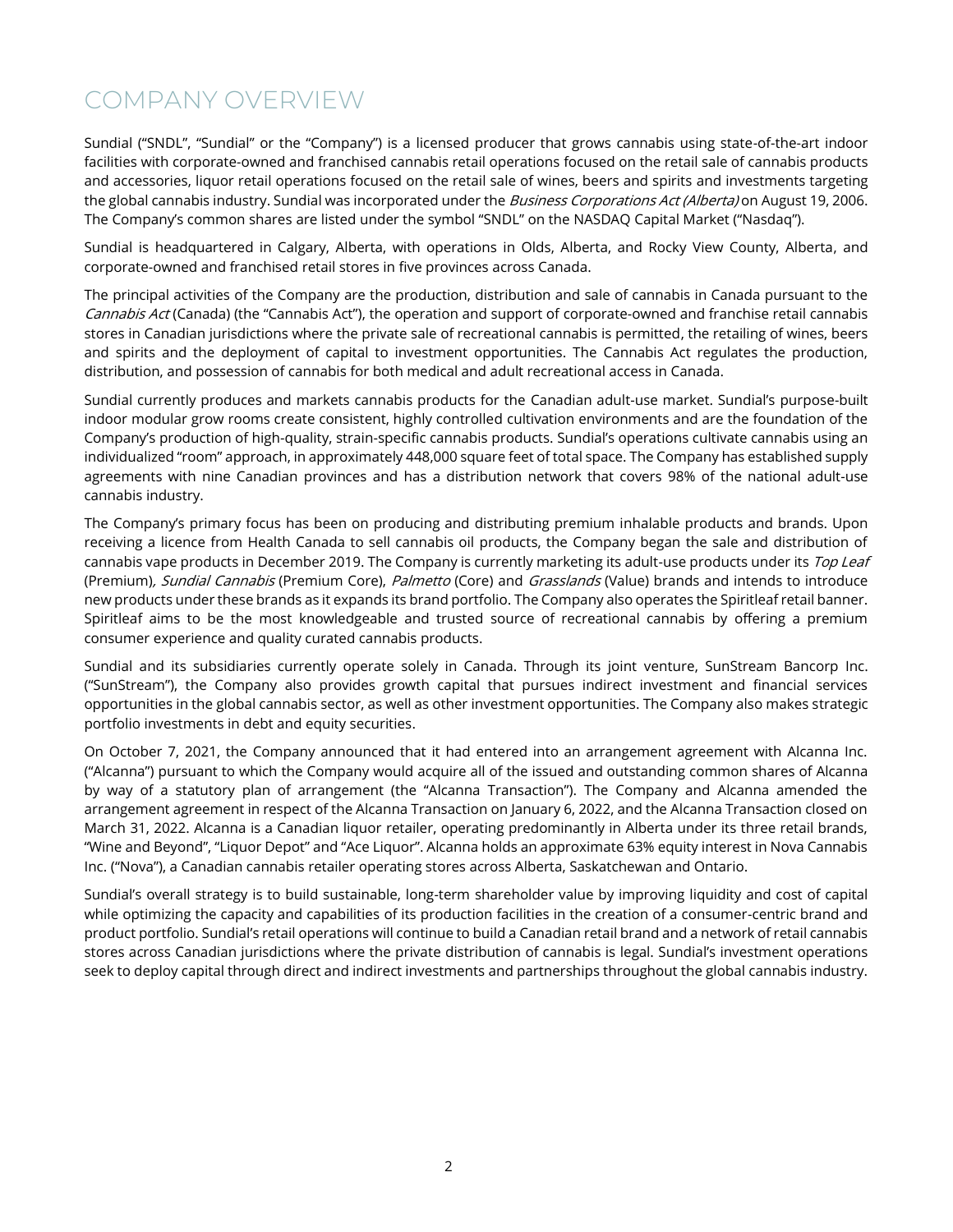### <span id="page-3-0"></span>RECENT DEVELOPMENTS

### **ALCANNA INC. ACQUISITION**

On October 7, 2021, the Company announced that it had entered into an arrangement agreement with Alcanna pursuant to which the Company would acquire all of the issued and outstanding common shares of Alcanna by way of a statutory plan of arrangement. The Company and Alcanna amended the arrangement agreement in respect of the Alcanna Transaction on January 6, 2022, and the Alcanna Transaction closed on March 31, 2022.

The Alcanna Transaction consideration was comprised of (i) an aggregate \$54.3 million cash (\$1.50 in cash for each Alcanna common share), and (ii) an aggregate 320.6 million Sundial common shares valued at \$287.0 million based on the fair value of each common share of the Company on the closing date (8.85 of a Sundial common share for each Alcanna common share).

### <span id="page-3-1"></span>OTHER DEVELOPMENTS

### **INITIATION OF SHARE REPURCHASE PROGRAM**

On November 11, 2021, the Company announced that the board of directors of Sundial (the "Board") approved a new share repurchase program (the "Share Repurchase Program") which authorizes the Company to repurchase, from time to time, up to an aggregate of \$100.0 million (the "Share Repurchase Amount") of its outstanding common shares through open market purchases at prevailing market prices. Notwithstanding the Share Repurchase Amount, Sundial may only purchase a maximum of 102.8 million common shares under the Share Repurchase Program, representing approximately 5% of the issued and outstanding common shares as at the date of announcement.

Subject to the foregoing limitations, the Share Repurchase Program commenced on November 19, 2021 and will expire on November 19, 2022. The Share Repurchase Program does not require the Company to purchase any minimum number of common shares and repurchases may be suspended or terminated at any time at the Company's discretion. The actual number of common shares which may be purchased pursuant to the Share Repurchase Program and the timing of any purchases will be determined by Sundial's management and the Board. All common shares purchased pursuant to the Share Repurchase Program will be returned to treasury for cancellation.

No common shares were repurchased during the three months ended March 31, 2022.

#### **COVID-19**

The Company is monitoring daily developments in the COVID-19 pandemic and actions taken by the government authorities in response thereto. As the safety of employees, communities and family is a priority for the Company, it will continue to commit to all current safety protocols in place, which include physical distancing, enhanced cleaning and sanitation processes and frequency, installation of safety shields in retail outlets and enhanced screening measures prior to allowing employees and visitors into the facilities. The Company believes that it can maintain safe operations with these pandemic-related procedures and protocols in place.

#### **NASDAQ MINIMUM BID REQUIREMENT**

On August 9, 2021, the Company was notified by the Nasdaq Listing Qualifications Department that the closing bid price of the Company's common shares for the 30 consecutive business day period from June 25, 2021, to August 6, 2021 did not meet the minimum bid price of US\$1.00 per share requirement, as set forth in Nasdaq Listing Rule 5550(a)(2) (the "Minimum Bid Requirement"). The notice has no immediate effect on the trading of the Company's common shares on the Nasdaq.

Pursuant to the Nasdaq Listing Rules, the Company had been provided with a compliance period of 180 calendar days from the date of notification in which to regain compliance with the Minimum Bid Requirement. As a result, the Company had until February 7, 2022, to regain compliance with the Minimum Bid Requirement. On February 8, 2022, the Company received a 180-day extension to regain compliance with the Minimum Bid Requirement. As a result, the Company has until August 8, 2022, to regain compliance with the Minimum Bid Requirement. If at any time prior to August 8, 2022, the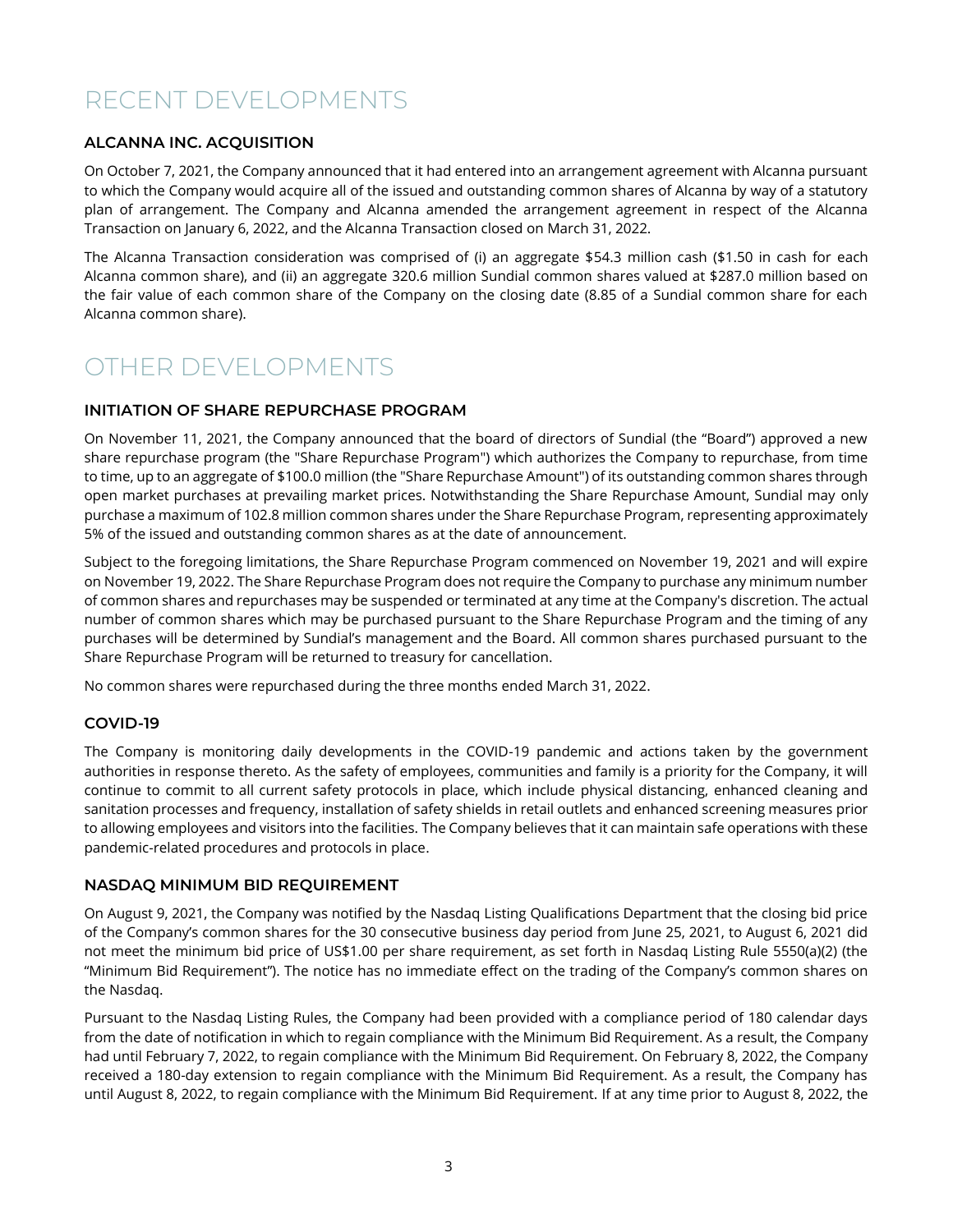closing bid price of the Company's common stock is at least US\$1.00 per share for a minimum of ten consecutive business days, the Company will be considered by Nasdaq to have regained compliance with the Minimum Bid Requirement.

If the Company does not regain compliance with the Minimum Bid Requirement by August 8, 2022, it intends to implement a reverse share split in the third quarter of 2022, subject to prior shareholder approval, which is expected to be obtained at the Company's 2022 Annual General Meeting.

### <span id="page-4-0"></span>OPERATIONAL AND FINANCIAL HIGHLIGHTS

The following table summarizes selected operational and financial information of the Company for the periods noted.

| (\$000s, except as indicated)                     | <b>YTD 2022</b> | <b>YTD 2021</b> | <b>Change</b> | % Change |
|---------------------------------------------------|-----------------|-----------------|---------------|----------|
| Financial                                         |                 |                 |               |          |
| Gross revenue                                     | 20,127          | 11,748          | 8,379         | 71%      |
| Net revenue                                       | 17,597          | 9,891           | 7,706         | 78%      |
| Cost of sales                                     | 14,326          | 11,445          | 2,881         | 25%      |
| Gross margin                                      | 3,419           | (3,452)         | 6,871         | 199%     |
| Gross margin %                                    | 19%             | $-35%$          |               | 54%      |
| Gross margin before fair value adjustments (1)(2) | 1,290           | (3,308)         | 4,598         | 139%     |
| Gross margin before fair value adjustments % (2)  | 7%              | $-33%$          |               | 122%     |
| Interest and fee revenue                          | 3,861           | 2,849           | 1,012         | 36%      |
| Investment (loss) income                          | (17,710)        | 12,900          | (30,610)      | 237%     |
| (Loss) income from operations                     | (23, 170)       | 1,685           | (24, 855)     | 1475%    |
| Net loss <sup>(3)</sup>                           | (37, 904)       | (134, 416)      | 96,512        | 72%      |
| Per share, basic and diluted (3)                  | (0.02)          | (0.09)          | 0.07          | 78%      |
| Adjusted EBITDA <sup>(2)</sup>                    | (675)           | 3,327           | (4,002)       | 120%     |
| <b>Statement of Financial Position</b>            |                 |                 |               |          |
| Cash and cash equivalents                         | 422,824         | 873,445         | (450, 621)    | $-52%$   |
| <b>Biological assets</b>                          | 3,731           | 2,835           | 896           | 32%      |
| Inventory                                         | 140,950         | 32,837          | 108,113       | 329%     |
| Property, plant and equipment                     | 319,747         | 114,039         | 205,708       | 180%     |
| <b>Total assets</b>                               | 1,996,272       | 1,149,689       | 846,583       | 74%      |
| Operational                                       |                 |                 |               |          |
| Kilogram equivalents sold                         | 3,371           | 3,989           | (618)         | $-15%$   |
| Average gross selling price per gram (4)          | 3.35            | 2.95            | 0.40          | 14%      |
| Average net selling price per gram (5)            | 2.60            | 2.48            | 0.12          | 5%       |

(1) Includes inventory obsolescence and impairment of \$2.0 million for the three months ended March 31, 2022, and \$1.8 million for the three months ended March 31, 2021.

(2) Adjusted EBITDA, gross margin before fair value adjustments and gross margin before fair value adjustments percentage are specified financial measures that do not have standardized meanings prescribed by IFRS and therefore may not be comparable to similar measures used by other companies. Refer to the "Specified Financial Measures" section of this MD&A for further information.

(3) Net loss and related per share amounts are attributable to owners of the Company.

(4) Net of payment discounts with respect to sales under Sundial's supply agreements with Canadian provincial boards.

(5) Net of excise tax.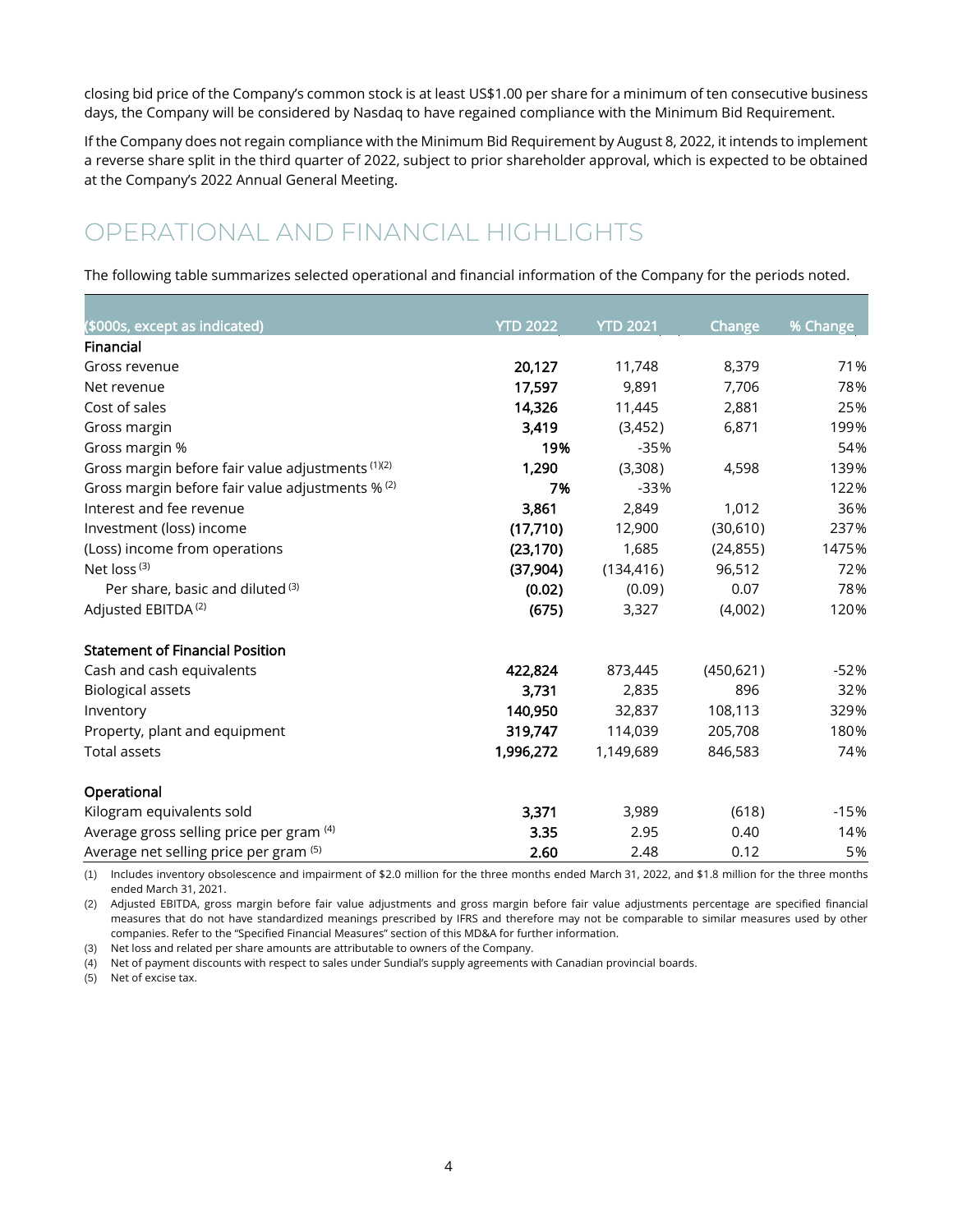### <span id="page-5-0"></span>CONSOLIDATED RESULTS

### **GENERAL AND ADMINISTRATIVE**

|                       |        | Three months ended |
|-----------------------|--------|--------------------|
|                       |        | March 31           |
| (\$000s)              | 2022   | 2021               |
| Salaries and wages    | 6,346  | 3,934              |
| Consulting fees       | 412    | 337                |
| Office and general    | 1,698  | 1,319              |
| Professional fees     | 2,087  | 882                |
| Director compensation | 88     | 88                 |
| Other                 | 51     | 533                |
|                       | 10,682 | 7,093              |

General and administrative expenses for the three months ended March 31, 2022 were \$10.7 million compared to \$7.1 million for the three months ended March 31, 2021. The increase of \$3.6 million was mainly due to increases in salaries and wages, office and general and professional fees. The increases in salaries and wages and office and general expenses were due to the Inner Spirit Transaction. The increase in professional fees was largely due to an increase in accounting services fees relating to audit and quarterly review fees and an increase in legal fees relating to public filings and corporate governance.

### **SHARE-BASED COMPENSATION**

|                        |       | Three months ended<br>March 31 |  |  |
|------------------------|-------|--------------------------------|--|--|
| (\$000s)               | 2022  | 2021                           |  |  |
| Equity-settled expense |       |                                |  |  |
| Simple warrants        | 547   | 597                            |  |  |
| Stock options          | 29    | 70                             |  |  |
| Restricted share units | 2,389 | 1,644                          |  |  |
| Cash-settled expense   |       |                                |  |  |
| Deferred share units   | 1,239 | 1,145                          |  |  |
|                        | 4,204 | 3,456                          |  |  |

Share-based compensation expense includes the expense related to the Company's issuance of simple and performance warrants, stock options, restricted share units ("RSUs") and deferred share units ("DSUs") to employees, directors, and others at the discretion of the Company's Board.

The fair value of the Company's common shares is based on public trading data. The estimated fair value of the Company's common shares at the time of grant is used to determine the associated share-based compensation expense. The Company determines the amount of share-based compensation expense for equity settled awards by utilizing the Black-Scholes pricing model with inputs based on the terms of the award, including the strike price, and other estimates and assumptions, including the expected life of the award, the volatility of the underlying share price, the risk-free rate of return and the estimated rate of forfeiture of the awards granted.

Share-based compensation expense for the three months ended March 31, 2022 was \$4.2 million compared to \$3.5 million for the three months ended March 31, 2021. The increase of \$0.7 million was primarily due to an increase in RSU expense caused by an increase in the number of units granted.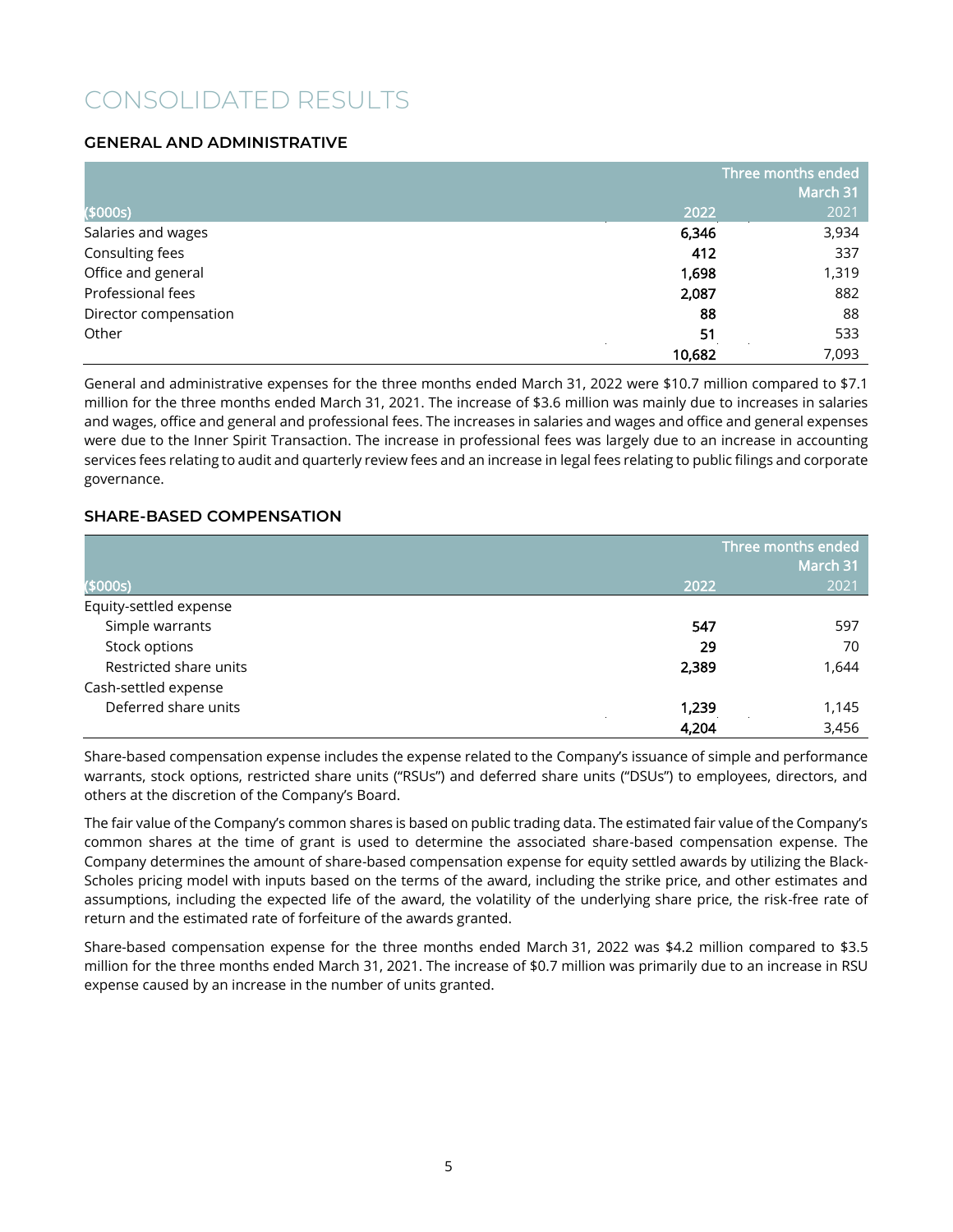### **TRANSACTION COSTS**

|                   |       | Three months ended |
|-------------------|-------|--------------------|
|                   |       | March 31           |
| (\$000s)          | 2022  | 2021               |
| Transaction costs | 6,481 | 3,648              |

Transaction costs for the three months ended March 31, 2022 were \$6.5 million compared to \$3.6 million for the three months ended March 31, 2021. Transaction costs include costs associated with the Alcanna Transaction. Transaction costs in the comparative period included costs associated with legal costs and various financing initiatives.

### **FINANCE (INCOME) COSTS**

|                                        | Three months ended<br>March 31 |      |  |
|----------------------------------------|--------------------------------|------|--|
| (5000s)                                | 2022                           | 2021 |  |
| Cash finance expense                   |                                |      |  |
| Other finance costs                    | 24                             | 28   |  |
|                                        | 24                             | 28   |  |
| Non-cash finance expense               |                                |      |  |
| Interest on lease liabilities          | 340                            | 23   |  |
| Financial guarantee liability recovery | (142)                          |      |  |
|                                        | 198                            | 23   |  |
| Interest income                        | (283)                          |      |  |
|                                        | (61)                           | 51   |  |

Finance costs include interest expense related to lease obligations, finance income related to net investment in subleases, change in fair value of investment at FVTPL and certain other expenses.

Finance income for the three months ended March 31, 2022 was \$0.1 million compared to costs of \$0.1 million for the three months ended March 31, 2021. The increase of \$0.2 million was due to interest income related to net investment in subleases and the financial guarantee liability recovery, partially offset by an increase in interest expense on lease liabilities.

### **CHANGE IN ESTIMATE OF FAIR VALUE OF DERIVATIVE WARRANTS**

|                                                         |       | Three months ended |
|---------------------------------------------------------|-------|--------------------|
|                                                         |       | March 31           |
| (\$000s)                                                | 2022  | 2021'              |
| Change in estimate of fair value of derivative warrants | 8,300 | 129,944            |

Change in estimate of fair value of derivative warrants for the three months ended March 31, 2022 was an expense of \$8.3 million compared to an expense of \$129.9 million for the three months ended March 31, 2021. The expense in the current period relates to an increase in the fair value of the 98.3 million derivative warrants, mainly due to an increase in the Company's share price from USD\$0.58 at December 31, 2021, to USD\$0.70 at March 31, 2022 . No derivative warrants were issued in the current period. The expense in the comparative period related to the granting of 249.6 million derivative warrants and the corresponding changes in fair value.

The carrying amount is an estimate of the fair value of the derivative warrants and is presented as a current liability, pursuant to IFRS requirements due to the warrant exercise prices being denominated in United States dollars. Refer to note 23 in the condensed consolidated interim financial statements for valuation methodology. The Company has no cash obligation with respect to the derivative warrants, and its only obligation is to deliver common shares if, and when, warrants are exercised.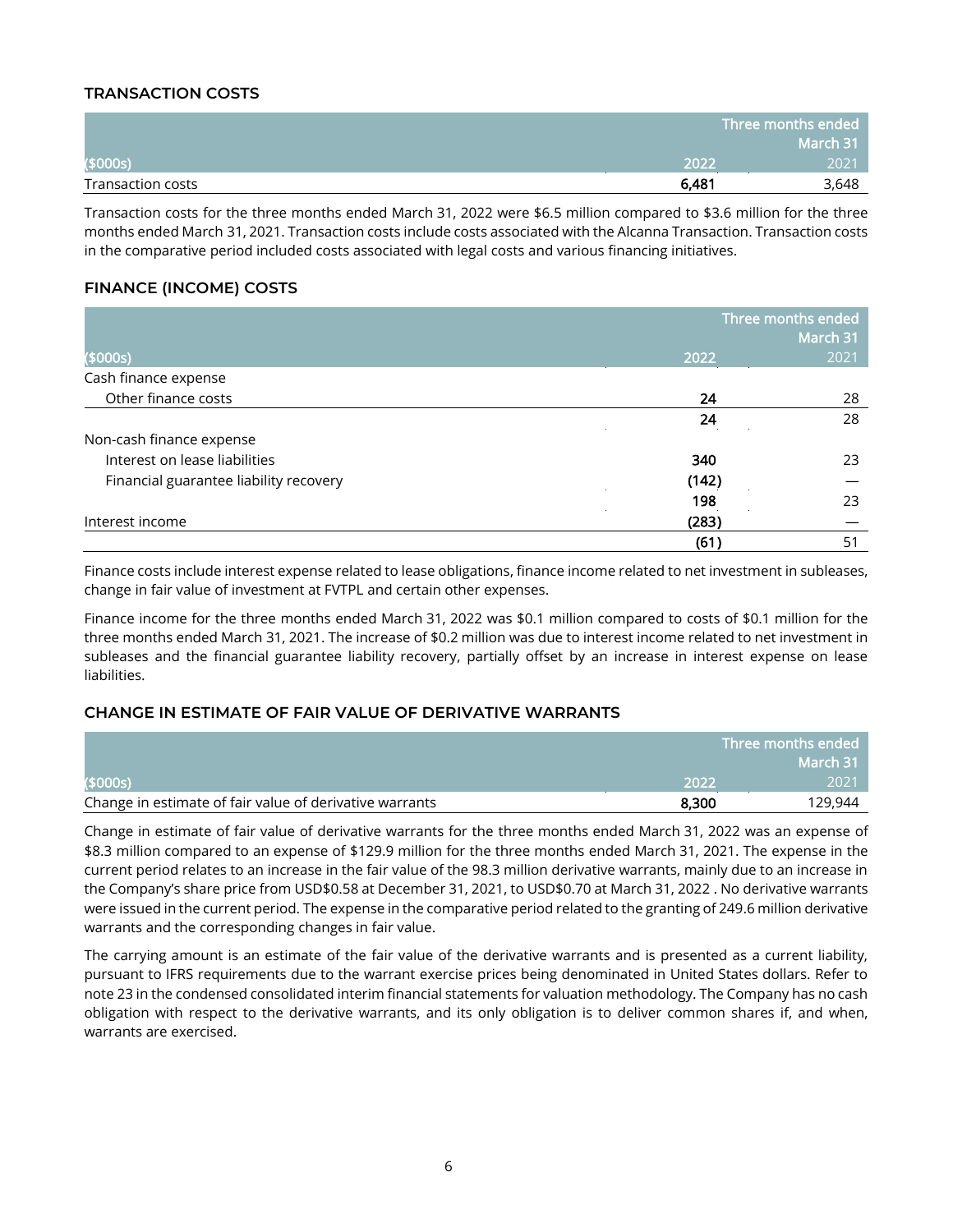### **NET LOSS**

|          |          | Three months ended |
|----------|----------|--------------------|
|          |          | March 31           |
| (\$000s) | 2022     | 2021               |
| Net loss | (38,040) | (134, 445)         |

Net loss for the three months ended March 31, 2022 was \$38.0 million compared to a net loss of \$134.4 million for the three months ended March 31, 2021. The decreased loss of \$96.4 million was mostly due to higher net revenue (\$7.7 million), the inclusion of share of profit of equity-accounted investees (\$4.1 million) and decreased expense associated with the change in fair value of derivative warrant liabilities (\$121.6 million), partially offset by investment losses (\$30.6 million) and higher general and administrative expenses (\$3.6 million).

### **ADJUSTED EBITDA**

|                                |       | Three months ended |
|--------------------------------|-------|--------------------|
|                                |       | March 31           |
| (\$000s)                       | 2022  | 2021               |
| Adjusted EBITDA <sup>(1)</sup> | (675) | 3,327              |

(1) Adjusted EBITDA is a specified financial measure that does not have standardized meaning prescribed by IFRS and therefore may not be comparable to similar measures used by other companies. Refer to the "Specified Financial Measures" section of this MD&A for further information.

Adjusted EBITDA was a loss of \$0.7 million for the three months ended March 31, 2022 compared to \$3.3 million for the three months ended March 31, 2021. The decrease was due to the following:

- an increase in cost of sales, due to the inclusion of cannabis retail cost of sales;
- an increase in general and administrative expenses, primarily as a result of increases in salaries and wages, office and admin expense and professional fees; and
- a decrease in realized gains on marketable securities.

The decrease was partially offset by:

- an increase in net revenue, primarily as a result of the inclusion of cannabis retail revenue; and
- share of profit of equity-accounted investees.

### <span id="page-7-0"></span>OPERATING SEGMENTS

The Company's reportable segments are organized by business line, and with the acquisition of Alcanna, are comprised of four reportable segments: cannabis operations, cannabis retail, liquor retail and investments.

Cannabis operations include the cultivation, distribution and sale of cannabis for the adult-use market and medical markets in Canada. Cannabis retail includes the private sale of recreational cannabis through wholly owned and franchise retail cannabis stores. Liquor retail includes the sale of wines, beers and spirits through wholly owned liquor stores. Investments include the deployment of capital to investment opportunities. Certain overhead expenses not directly attributable to any operating segment are reported as "Corporate".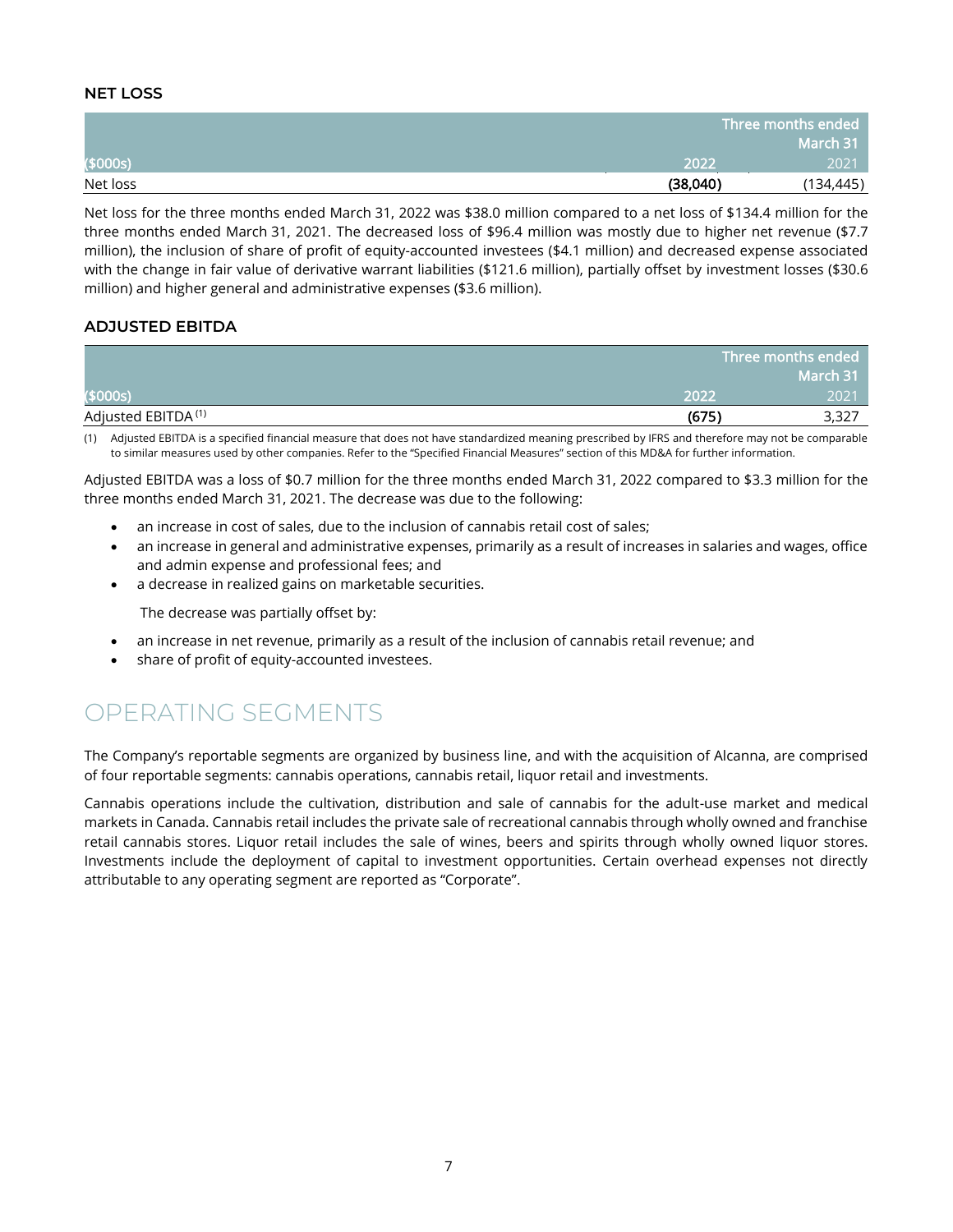|                                     |                 | <b>Cannabis</b>       | Liquor                |                            |                  |              |
|-------------------------------------|-----------------|-----------------------|-----------------------|----------------------------|------------------|--------------|
| (\$000s)                            | <b>Cannabis</b> | Retail <sup>(1)</sup> | Retail <sup>(1)</sup> | Investments <sup>(2)</sup> | <b>Corporate</b> | <b>Total</b> |
| As at March 31, 2022                |                 |                       |                       |                            |                  |              |
| Total assets                        | 153.612         | 254,514               | 582,808               | 982.306                    | 23.032           | 1,996,272    |
| Three months ended March 31, 2022   |                 |                       |                       |                            |                  |              |
| Net revenue                         | 8.775           | 7.512                 | .310                  |                            |                  | 17,597       |
| Gross margin                        | (158)           | 3,293                 | 284                   |                            |                  | 3,419        |
| Interest and fee revenue            |                 |                       |                       | 3,861                      |                  | 3,861        |
| Loss on marketable securities       |                 |                       |                       | (17,710)                   |                  | (17,710)     |
| Share of profit of equity-accounted |                 |                       |                       |                            |                  |              |
| investees                           |                 |                       |                       | 4,091                      |                  | 4,091        |
| Depreciation and amortization       | 68              | 595                   |                       |                            | 76               | 739          |
| Earnings (loss) before tax          | (9,190)         | 131                   | (73)                  | (9,758)                    | (19, 150)        | (38,040)     |

(1) Cannabis retail includes one day of operations of Nova retail stores and liquor retail includes one day of operations of Alcanna retail stores.

(2) Total assets include cash and cash equivalents.

|                                                                                                                                                                                                                                                                                                                                                     |                 | <b>Cannabis</b> | Liquor        |                            |           |              |
|-----------------------------------------------------------------------------------------------------------------------------------------------------------------------------------------------------------------------------------------------------------------------------------------------------------------------------------------------------|-----------------|-----------------|---------------|----------------------------|-----------|--------------|
| (\$000s)                                                                                                                                                                                                                                                                                                                                            | <b>Cannabis</b> | <b>Retail</b>   | <b>Retail</b> | Investments <sup>(1)</sup> | Corporate | <b>Total</b> |
| As at December 31, 2021                                                                                                                                                                                                                                                                                                                             |                 |                 |               |                            |           |              |
| <b>Total assets</b>                                                                                                                                                                                                                                                                                                                                 | 147.887         | 153.624         |               | 1,093,596                  | 29.155    | 1,424,262    |
| Three months ended March 31, 2021                                                                                                                                                                                                                                                                                                                   |                 |                 |               |                            |           |              |
| Net revenue                                                                                                                                                                                                                                                                                                                                         | 9.891           |                 |               |                            |           | 9,891        |
| Gross margin                                                                                                                                                                                                                                                                                                                                        | (3,452)         |                 |               |                            |           | (3,452)      |
| Interest and fee revenue                                                                                                                                                                                                                                                                                                                            |                 |                 |               | 2,849                      |           | 2,849        |
| Gain on marketable securities                                                                                                                                                                                                                                                                                                                       |                 |                 |               | 12,900                     |           | 12,900       |
| Share of profit of equity-accounted                                                                                                                                                                                                                                                                                                                 |                 |                 |               |                            |           |              |
| investees                                                                                                                                                                                                                                                                                                                                           |                 |                 |               |                            |           |              |
| Depreciation and amortization                                                                                                                                                                                                                                                                                                                       | 954             |                 |               |                            | 104       | 1,058        |
| Earnings (loss) before tax                                                                                                                                                                                                                                                                                                                          | (9, 172)        |                 |               | 14.300                     | (139,573) | (134, 445)   |
| $\overline{a}$ , $\overline{a}$ , $\overline{a}$ , $\overline{a}$ , $\overline{a}$ , $\overline{a}$ , $\overline{a}$ , $\overline{a}$ , $\overline{a}$ , $\overline{a}$ , $\overline{a}$ , $\overline{a}$ , $\overline{a}$ , $\overline{a}$ , $\overline{a}$ , $\overline{a}$ , $\overline{a}$ , $\overline{a}$ , $\overline{a}$ , $\overline{a}$ , |                 |                 |               |                            |           |              |

<span id="page-8-0"></span>(1) Total assets include cash and cash equivalents.

### CANNABIS SEGMENT RESULTS

### **KILOGRAM EQUIVALENTS SOLD**

|                                 | Three months ended |       |
|---------------------------------|--------------------|-------|
|                                 | March 31           |       |
|                                 | 2022               | 2021  |
| Provincial boards               | 2,550              | 2,874 |
| Medical                         |                    |       |
| Licensed producers              | 820                | 1,115 |
| Total kilogram equivalents sold | 3,371              | 3,989 |

For the three months ended March 31, 2022, the Company sold 3,371 kilogram equivalents of cannabis compared to 3,989 kilogram equivalents for the three months ended March 31, 2021. The decrease of 618 kilogram equivalents sold was due to a decrease in kilogram equivalents sold to other licensed producers ("LPs") and a slight decrease in kilogram equivalents sold to provincial boards. The Company's sales growth strategy is to continue targeting branded sales to provincial boards.

The Company's calculation of kilogram equivalents (or other measurement equivalents stated in this MD&A, such as gram equivalents) is based upon internal estimates and may not be comparable to similar measures used by other companies.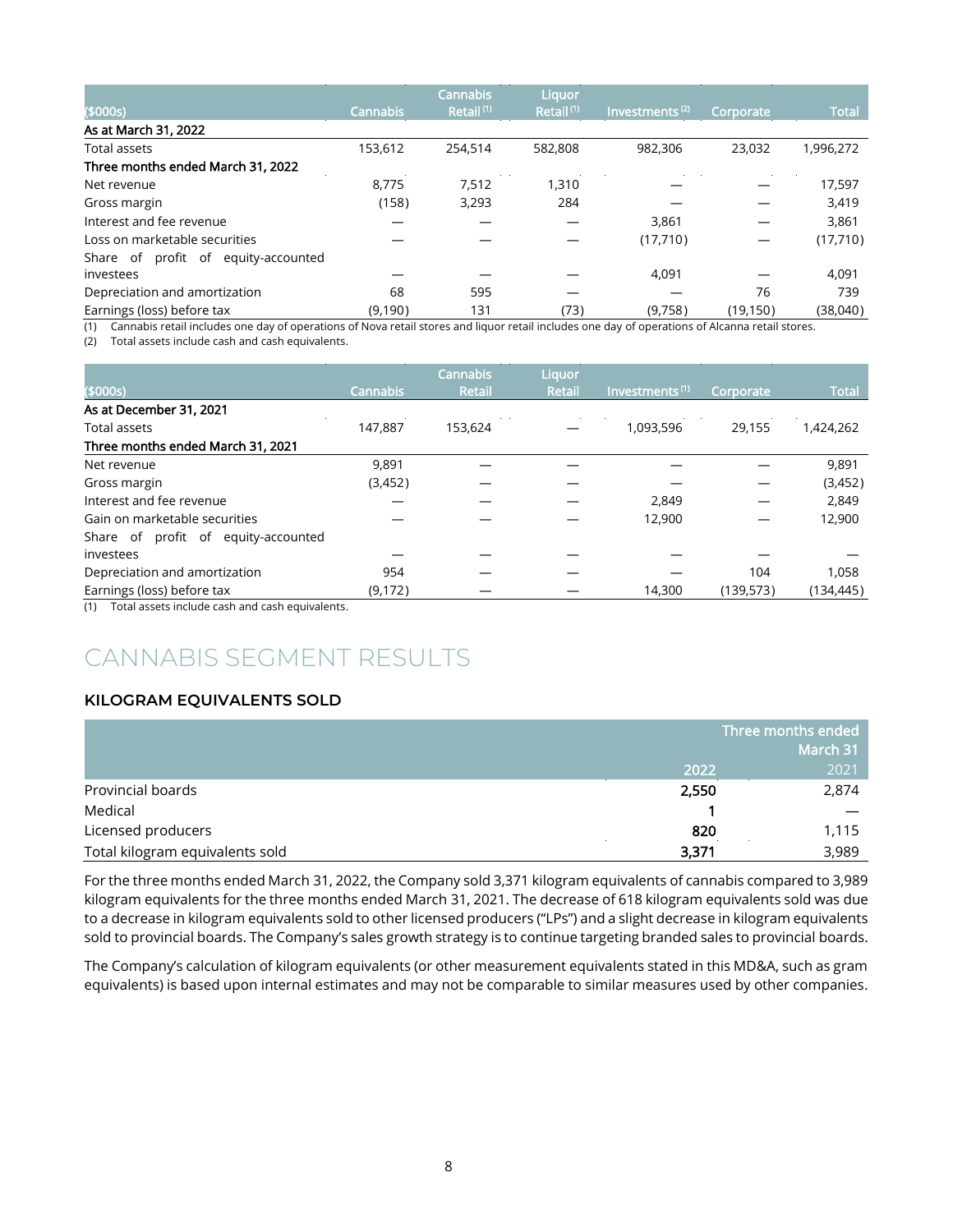#### **SELLING PRICE**

|                             |        |    | Three months ended |
|-----------------------------|--------|----|--------------------|
|                             |        |    | March 31           |
| (\$/gram equivalent)        | 2022   |    | 2021               |
| Provincial boards           | 3.82   | \$ | 3.15               |
| Medical                     | 3.00   | £  | 7.62               |
| Licensed producers          | 1.91   |    | 2.43               |
| Average gross selling price | 3.35   | \$ | 2.95               |
| Excise taxes                | (0.75) | \$ | (0.47)             |
| Average net selling price   | 2.60   |    | 2.48               |

For the three months ended March 31, 2022, the average net selling price was \$2.60 per gram equivalent compared to \$2.48 for the three months ended March 31, 2021. The increase of \$0.12 per gram equivalent was due to higher prices for provincial board sales, partially offset by lower prices for sales to other LPs. Provincial board prices have increased due to the shift from value products to core products and lower price discounts and concessions compared to the prior period.

The principal drivers of the Company's realized prices are the formats of the products sold (currently both bulk and packaged flower, inhalables and accessories, trim, bulk extracted oil, edibles and concentrates) and the channels in which products are sold (principally Canadian provincial boards and LPs).

Excise taxes are the federal excise duties and additional provincial or territorial duties payable on adult-use cannabis products. Excise taxes for the three months ended March 31, 2022 and 2021 are only calculated based on adult-use endconsumer packaged cannabis sales.

#### **REVENUE**

#### **REVENUE BY FORM**

|                                       | Three months ended<br>March 31 |        |  |
|---------------------------------------|--------------------------------|--------|--|
| (\$000s)                              | 2022                           | 2021   |  |
| Revenue from dried flower             | 8,853                          | 9,716  |  |
| Revenue from vapes                    | 531                            | 1,413  |  |
| Revenue from oil                      | 27                             | 181    |  |
| Revenue from edibles and concentrates | 1,536                          | 438    |  |
| Revenue from services                 | 358                            |        |  |
| Gross revenue                         | 11,305                         | 11,748 |  |

#### **REVENUE BY CHANNEL**

|                               | Three months ended |         |    |          |
|-------------------------------|--------------------|---------|----|----------|
|                               |                    |         |    | March 31 |
| (\$000s, except as indicated) |                    | 2022    |    | 2021     |
| Provincial boards             |                    | 9,732   |    | 9,042    |
| Medical                       |                    |         |    |          |
| Licensed producers            |                    | 1,570   |    | 2,704    |
| Gross revenue                 |                    | 11,305  |    | 11,748   |
| Excise taxes                  |                    | (2,530) |    | (1,857)  |
| Net revenue                   |                    | 8,775   |    | 9,891    |
| Gross revenue per gram sold   | \$                 | 3.35    | \$ | 2.95     |
| Net revenue per gram sold     |                    | 2.60    | \$ | 2.48     |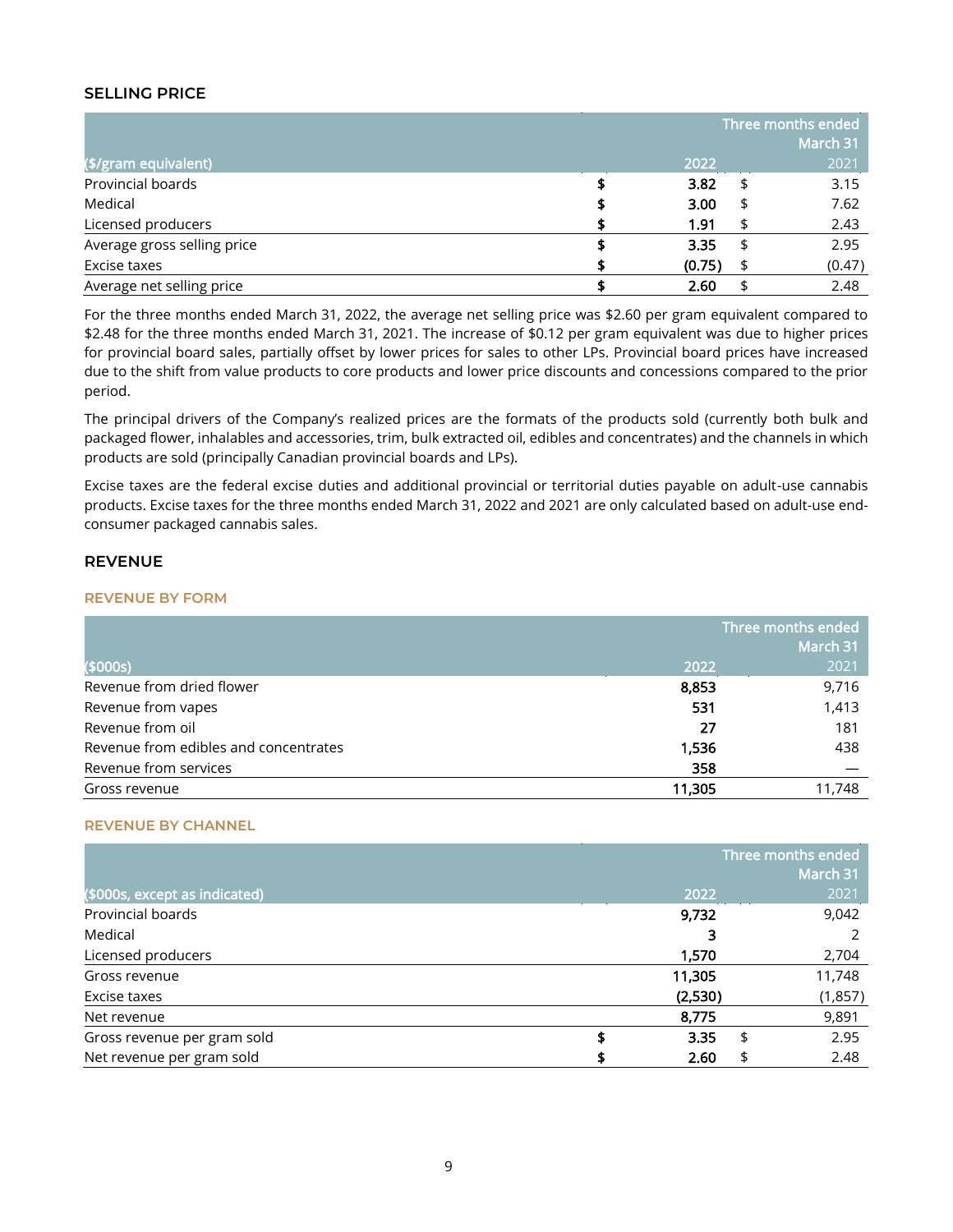The Company's revenue comprises bulk and packaged sales under the Cannabis Act pursuant to its supply agreements with Canadian provincial boards and to other LPs. The Company's sales growth strategy is to continue targeting branded sales to provincial boards.

The Company has entered into a concentrates licensing agreement with a third party based out of its Rocky View facility. Administrative fees and facility fees charged under the licensing agreement are recorded as revenue from services.

Gross revenue for the three months ended March 31, 2022 was \$11.3 million compared to \$11.7 million for the three months ended March 31, 2021. The decrease of \$0.4 million was due to a decrease in kilogram equivalents sold, partially offset by an increase in selling prices. Provincial board revenue increased by \$0.7 million due to an increase in selling prices, partially offset by a decrease in kilogram equivalents sold. LP revenue decreased by \$1.1 million due to a decrease in kilogram equivalents sold and a decrease in selling prices.

Excise taxes are the federal excise duties and additional provincial or territorial duties payable on adult-use cannabis products at the time such product is shipped from the production facility in its final consumer-facing packaging. Federal duties on adult-use cannabis products are calculated as the greater of (i) \$0.25 per gram of flowering material, (ii) \$0.75 per gram of non-flowering material or \$0.25 per viable seed or seedling and (iii) 2.5% of the dutiable amount as calculated in accordance with the Excise Act, 2001. The rates of provincial or territorial duties vary.

Excise taxes for the three months ended March 31, 2022 were \$2.5 million compared to \$1.9 million for the three months ended March 31, 2021. The increase of \$0.6 million was due to expanded sales in provinces with higher provincial duties than the comparable period.

### **COST OF SALES**

|                               |       | Three months ended  |
|-------------------------------|-------|---------------------|
|                               |       | March 31 $^{\rm t}$ |
| (\$000s, except as indicated) | 2022  | 2021                |
| Cost of sales                 | 9,081 | 11,445              |
| Cost of sales per gram sold   | 2.69  | 2.87                |

Cost of sales includes three main categories: pre-harvest, post-harvest and shipment and fulfillment costs. These costs are incurred in respect of cultivating, harvesting, processing and packaging cannabis products. Pre-harvest costs include all direct and indirect costs incurred between initial recognition and the point of harvest, including labour-related costs, grow consumables, materials, utilities, facilities costs and depreciation related to production facilities. Post-harvest costs include all direct and indirect costs incurred subsequent to the point of harvest, including labour-related costs, consumables, materials, utilities and facilities costs. Shipment and fulfillment costs include packaging, transportation, quality control and testing costs.

Cost of sales for the three months ended March 31, 2022 were \$9.1 million compared to \$11.4 million for the three months ended March 31, 2021. The decrease of \$2.3 million was due to a decrease in kilogram equivalents sold compared to the prior period and a decrease in the cost of sales per gram sold compared to the prior period. Cost of sales per gram sold for the three months ended March 31, 2022 were \$2.69 compared to \$2.87 for the three months ended March 31, 2021. The decrease of \$0.18 per gram sold was due to a decrease in per gram costs across branded product formats, reflecting the Company's focus on cost optimization and offering the most competitive and profitable strains and brands to customers.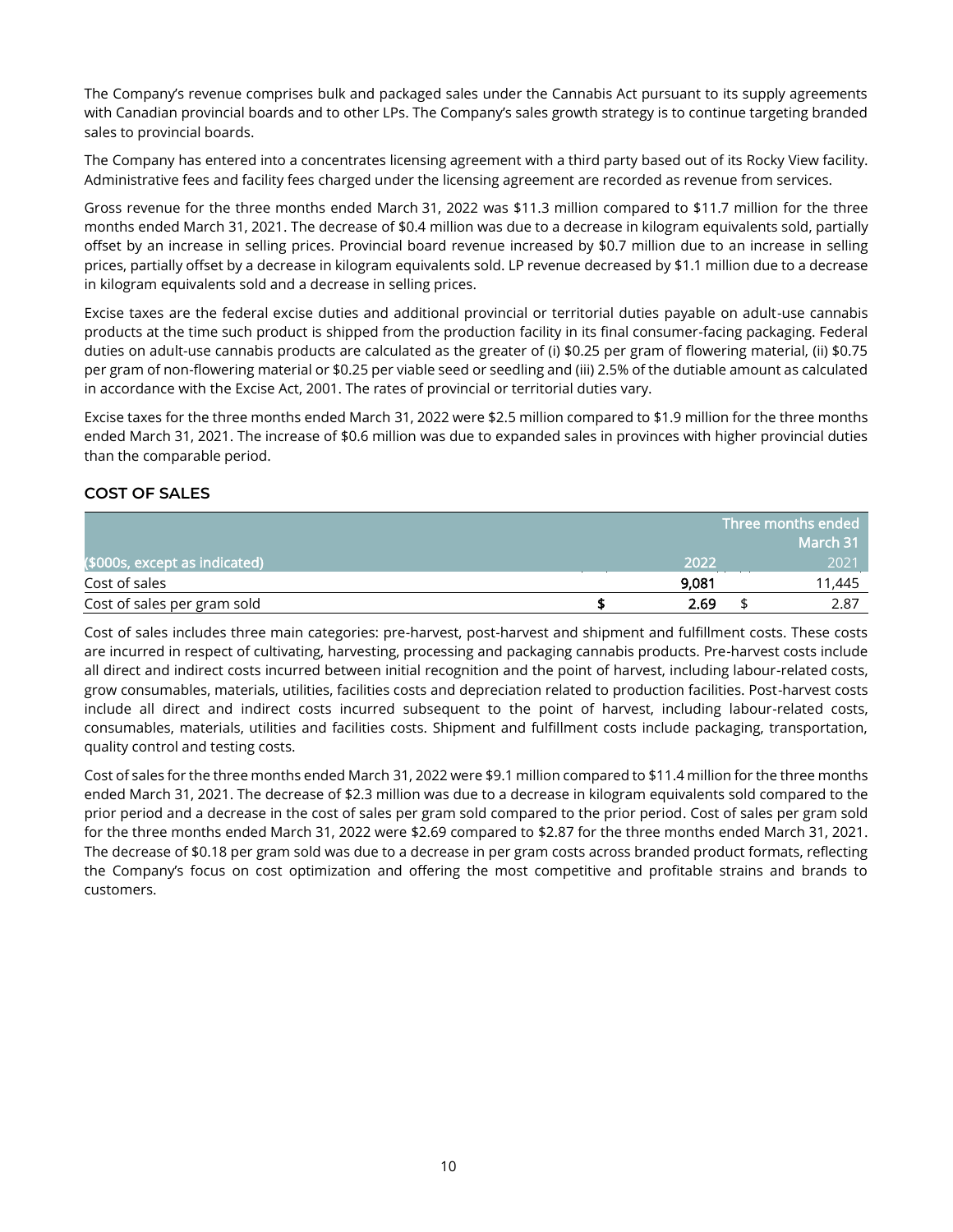### **GROSS MARGIN**

|                                                 | Three months ended |          |
|-------------------------------------------------|--------------------|----------|
|                                                 |                    | March 31 |
| (\$000s)                                        | 2022               | 2021     |
| Net revenue                                     | 8,775              | 9,891    |
| Cost of sales                                   | 9,081              | 11,445   |
| Inventory obsolescence and impairment           | 1.981              | 1,754    |
| Gross margin before fair value adjustments (1)  | (2, 287)           | (3,308)  |
| Change in fair value of biological assets       | 3,690              | (94)     |
| Change in fair value realized through inventory | (1, 561)           | (50)     |
| Gross margin                                    | (158)              | (3,452)  |

(1) Gross margin before fair value adjustments is a specified financial measure that does not have standardized meaning prescribed by IFRS and therefore may not be comparable to similar measures used by other companies. Refer to the "Specified Financial Measures" section of this MD&A for further information.

#### **GROSS MARGIN BEFORE FAIR VALUE ADJUSTMENTS**

Gross margin before fair value adjustments is defined as net revenue less cost of sales and inventory obsolescence and impairment before adjusting for the non-cash changes in the fair value adjustments on the sale of inventory and the growth of biological assets.

Gross margin before fair value adjustments for the three months ended March 31, 2022 was negative \$2.3 million compared to negative \$3.3 million for the three months ended March 31, 2021. The lower cost of sales was partially offset by lower net revenue. The inventory obsolescence provision was applied across all product formats. The inventory obsolescence provision in the comparative period was applied primarily to concentrates due to price compression in the market.

The total inventory obsolescence and impairment recognized during the three months ended March 31, 2022 was \$2.7 million, with \$2.0 million relating to cost of sales and \$0.7 million relating to the change in fair value realized through inventory. The total inventory obsolescence and impairment recognized during the three months ended March 31, 2021 was \$1.8 million, with \$1.8 million relating to cost of sales and nil relating to the change in fair value realized through inventory.

#### **CHANGE IN FAIR VALUE OF BIOLOGICAL ASSETS**

Biological assets consist of cannabis plants in various stages of vegetation, including clones, which have not been harvested. Net unrealized changes in fair value of biological assets less cost to sell during the period are included in the results of operations for the related period. Biological assets are presented at their fair values less costs to sell up to the point of harvest. The fair values are determined using a model which estimates the expected harvest yield in grams for plants currently being cultivated, and then adjusted for the amount for the expected selling price less costs to sell per gram.

#### **CHANGE IN FAIR VALUE REALIZED THROUGH INVENTORY**

|                                                                          | Three months ended |          |
|--------------------------------------------------------------------------|--------------------|----------|
|                                                                          |                    | March 31 |
| (\$000s)                                                                 | 2022               | 2021     |
| Change in fair value realized through inventory sold                     | (825)              | (50)     |
| Change in fair value recognized through inventory obsolescence provision | (736)              |          |
| Change in fair value realized through inventory                          | (1,561)            | (50)     |

Change in fair value realized through inventory comprises fair value adjustments associated with the cost of inventory when such inventory is sold. Inventories are carried at the lower of cost and net realizable value. When sold, the cost of inventory is recorded as cost of sales, while fair value adjustments are recorded as change in fair value realized through inventory.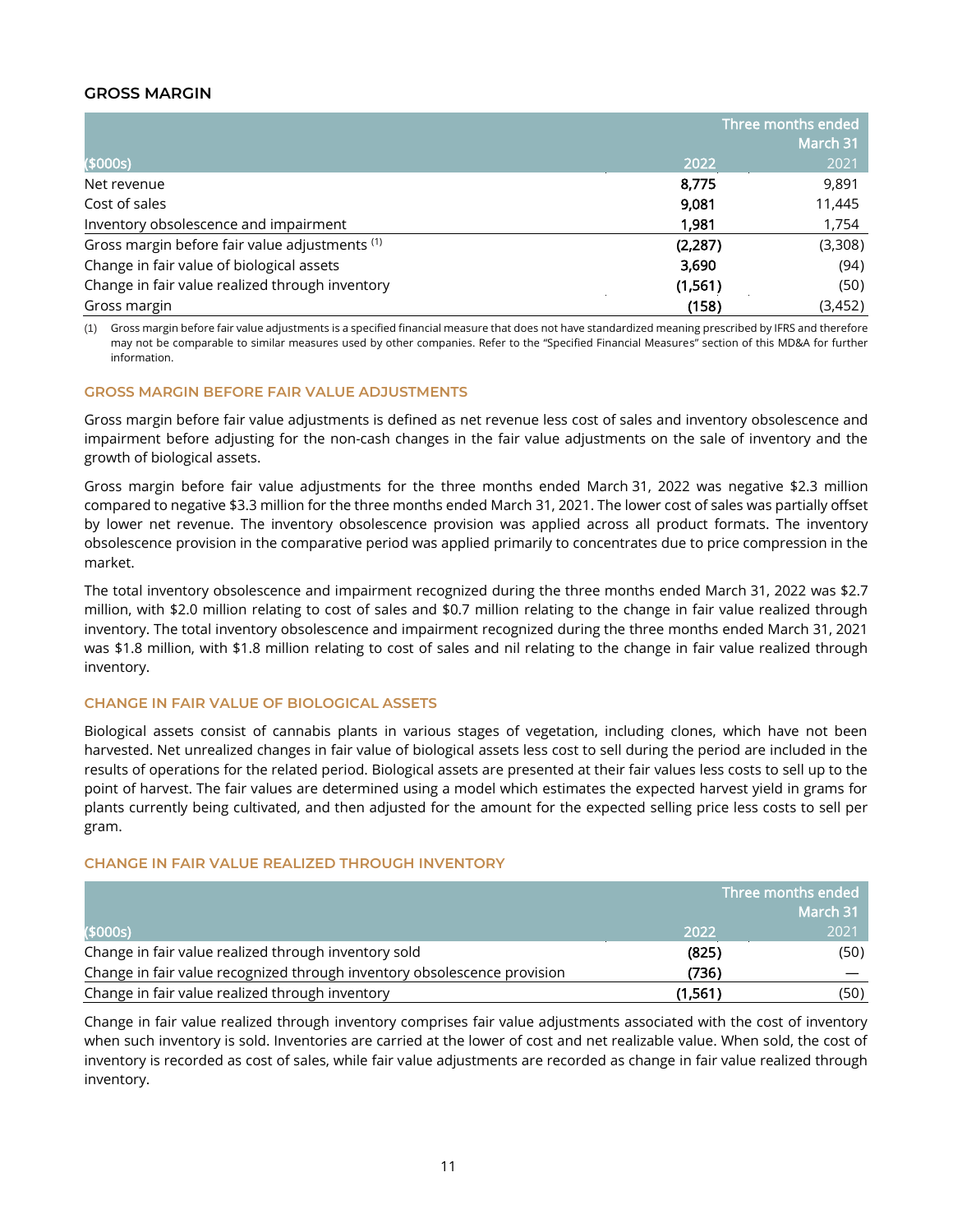The change in fair value realized through inventory for the three months ended March 31, 2022 was a decrease of \$1.6 million compared to a decrease of \$0.1 million for the three months ended March 31, 2021. The decrease of \$1.5 million was due to the fair value component of the excess and obsolete inventory provision and the reversal of larger prior period changes in fair value of biological assets as they are transferred to inventory and sold.

### <span id="page-12-0"></span>RETAIL CANNABIS SEGMENT RESULTS

### **GROSS REVENUE**

|                                       |       | Three months ended |  |  |
|---------------------------------------|-------|--------------------|--|--|
|                                       |       | March 31           |  |  |
| (\$000s)                              | 2022  | 2021               |  |  |
| Retail                                | 5,439 |                    |  |  |
| Franchise                             | 2,050 |                    |  |  |
| Other (millwork, supply, accessories) | 23    |                    |  |  |
| Gross revenue                         | 7,512 |                    |  |  |

Gross revenue for the three months ended March 31, 2022 was \$7.5 million. Retail revenue is comprised of retail cannabis sales to private customers from corporate-owned stores. Franchise revenue is comprised of royalty revenue, advertising revenue and franchise fees. Prior to opening, Spiritleaf franchised retail cannabis stores purchase millwork (store fixtures) from the Company. Once a franchise Spiritleaf retail cannabis store is open and operating, it purchases supplies and Spiritleaf accessories from the Company to sell to customers.

### **GROSS MARGIN**

|               | $^\prime$ Three months ended $_1$<br>March 31 |      |
|---------------|-----------------------------------------------|------|
| (\$000s)      | 2022                                          | 2021 |
| Gross revenue | 7,512                                         |      |
| Cost of sales | 4,219                                         |      |
| Gross margin  | 3,293                                         |      |

Gross margin for the three months ended March 31, 2022 was \$3.3 million. Cost of sales for cannabis retail operations is comprised of the cost of pre-packaged cannabis and related accessories.

### <span id="page-12-1"></span>RETAIL LIQUOR SEGMENT RESULTS

The retail liquor segment results are comprised of one day of operations representing the one day for March 31, 2022.

#### **GROSS MARGIN**

|               | Three months ended |          |
|---------------|--------------------|----------|
|               |                    | March 31 |
| (\$000s)      | 2022               | 2021     |
| Gross revenue | 1,310              |          |
| Cost of sales | 1,026              |          |
| Gross margin  | 284                |          |

Gross margin for the one day ended March 31, 2022 was \$0.3 million. Cost of sales for liquor retail operations is comprised of the cost of wine, beer and spirits.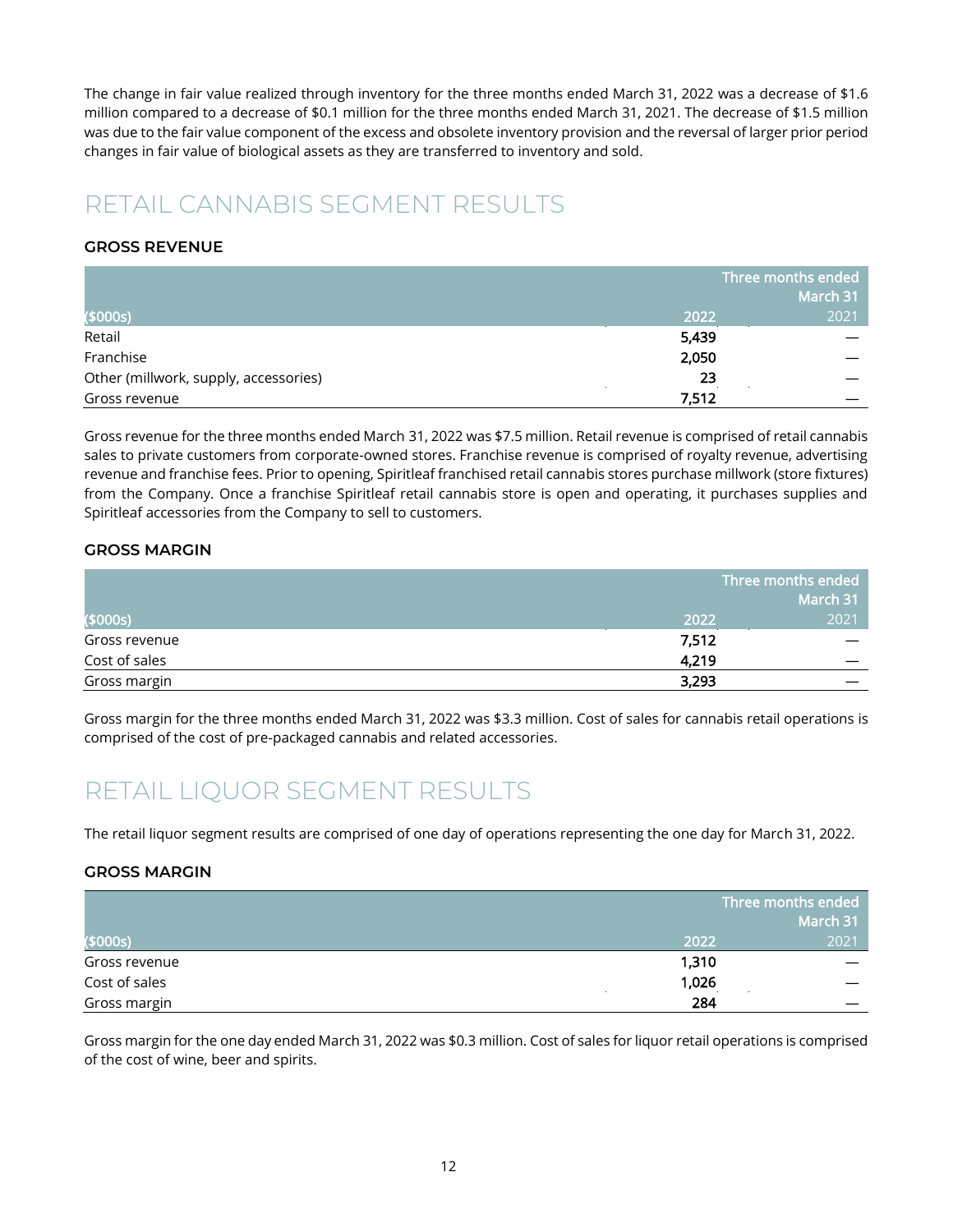### <span id="page-13-0"></span>INVESTMENTS SEGMENT RESULTS

### **INTEREST AND FEE REVENUE**

|                                                                           |       | Three months ended<br>March 31 |
|---------------------------------------------------------------------------|-------|--------------------------------|
| (\$000s)                                                                  | 2022  | 2021                           |
| Interest and fee revenue                                                  |       |                                |
| Interest revenue from investments at amortized cost                       | 995   | 113                            |
| Interest and fee revenue from investments at Fair Value Through Profit or |       |                                |
| Loss                                                                      | 2,116 | 2,182                          |
| Interest revenue from cash                                                | 750   | 554                            |
|                                                                           | 3,861 | 2,849                          |

Interest and fee revenue for the three months ended March 31, 2022, was \$3.9 million compared to \$2.8 million for the three months ended March 31, 2021. The increase of \$1.1 million was due to an increase in the number and amount of investments at amortized cost compared to the prior period. The Company continues to build its investment portfolio with a focus on maximizing risk-adjusted cash flows and shareholder value.

#### **INVESTMENT REVENUE**

|                           |           | Three months ended |  |
|---------------------------|-----------|--------------------|--|
|                           |           | March 31           |  |
| (\$000s)                  | 2022      | 2021               |  |
| Investment revenue        |           |                    |  |
| Realized gains            | 124       | 8,019              |  |
| Unrealized (losses) gains | (17, 834) | 4,881              |  |
|                           | (17,710)  | 12,900             |  |

Investment revenue is comprised of realized and unrealized gains and losses on marketable securities. Investment revenue for the three months ended March 31, 2022, was negative \$17.7 million compared to \$12.9 million for the three months ended March 31, 2021. The change from an unrealized gain in the comparative period to an unrealized loss in the current period was mostly due to decreasing share prices of the Company's investments in Village Farms International, Inc. and The Valens Company. The Company also realized a gain on disposition of \$8.0 million in the comparative period from the disposition of all its shares held in another Canadian LP. The Company continues to strategically deploy capital with a focus on maximizing risk-adjusted cash flows and shareholder value.

### **SHARE OF PROFIT OF EQUITY-ACCOUNTED INVESTEES**

|            |       | Three months ended |
|------------|-------|--------------------|
|            |       | March 31           |
| ( \$000s)  | 2022  | 2021               |
| Net profit | 4,091 |                    |

Share of profit of equity-accounted investees is comprised of the Company's share of the net profit generated from its investments in SunStream. The current investment portfolio of SunStream is comprised of secured debt and hybrid debt and derivative instruments with United States based cannabis businesses.

During the three months ended March 31, 2022, the Company recognized \$4.1 million as its share of profit of equityaccounted investees.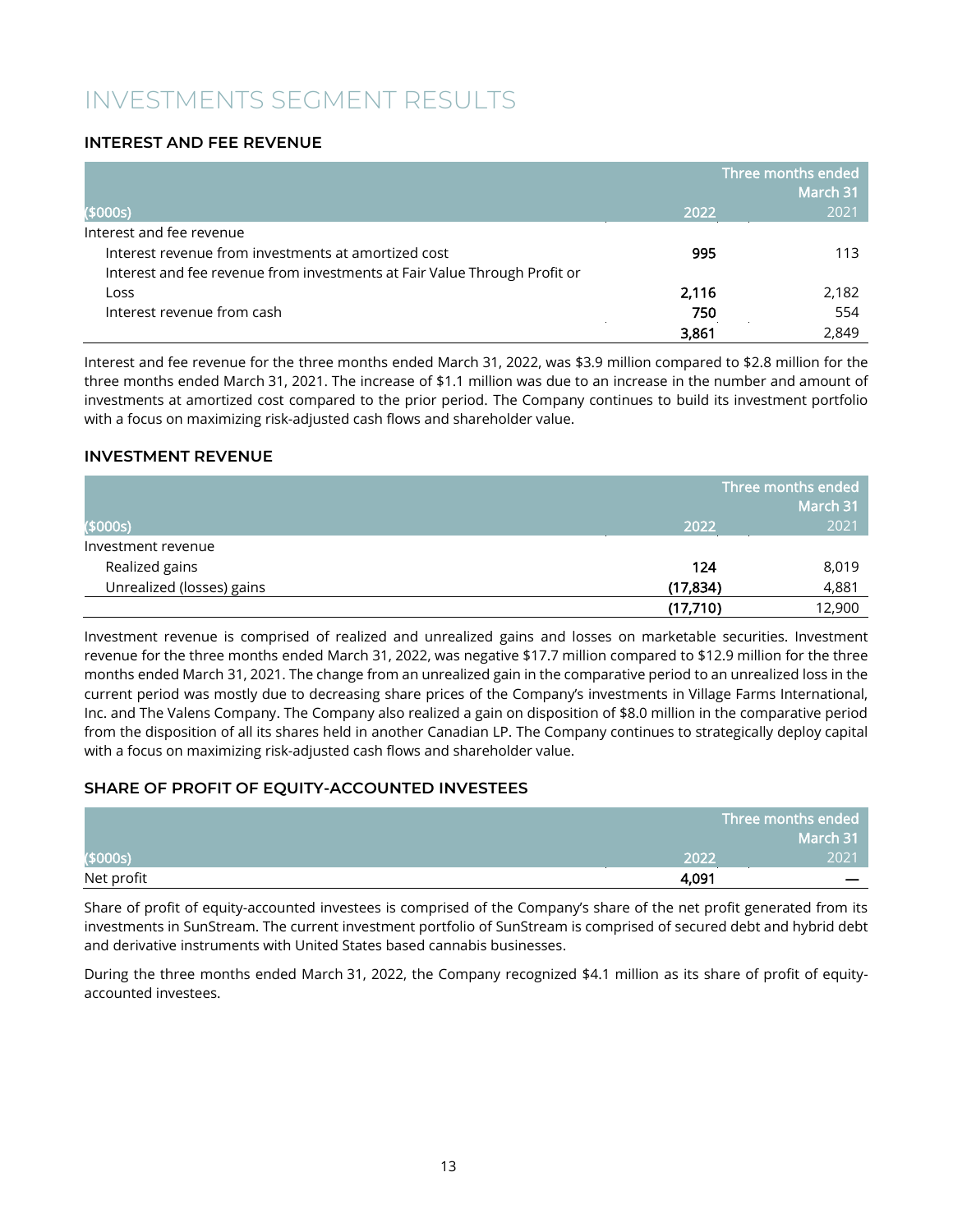### <span id="page-14-0"></span>SELECTED QUARTERLY INFORMATION

The following table summarizes selected consolidated operating and financial information of the Company for the preceding eight quarters.

|                                              | 2022           |           | 2021           |                |                |            | 2020           |           |
|----------------------------------------------|----------------|-----------|----------------|----------------|----------------|------------|----------------|-----------|
| (\$000s, except as indicated)                | Q <sub>1</sub> | Q4        | Q <sub>3</sub> | Q <sub>2</sub> | O <sub>1</sub> | $Q4^{(2)}$ | Q <sub>3</sub> | Q2        |
| Gross revenue (1)                            | 20,127         | 25,630    | 17,162         | 12,739         | 11,748         | 16,865     | 15,525         | 24,341    |
| Gross investment revenue (loss)              | (13, 849)      | (38, 108) | (14,699)       | 5,706          | 15,749         |            |                |           |
| Gross margin                                 | 3,419          | (2,499)   | 1,782          | (2,821)        | (3,452)        | (4,695)    | (19, 544)      | (15, 137) |
| Net income (loss) from continuing operations |                |           |                |                |                |            |                |           |
| attributable to owners of the Company        | (37,904)       | (54,990)  | 11,311         | (52, 287)      | (134,416)      | (57, 622)  | (71,386)       | (32,750)  |
| Per share, basic                             | (0.02)         | (0.03)    | 0.006          | (0.03)         | (0.09)         | (0.11)     | (0.53)         | (0.31)    |
| Per share, diluted                           | (0.02)         | (0.03)    | 0.005          | (0.03)         | (0.09)         | (0.11)     | (0.53)         | (0.31)    |
| Net loss from discontinued operations        |                |           |                |                |                |            |                |           |
| attributable to owners of the Company        |                |           |                |                |                |            |                | (27, 593) |
| Per share, basic and diluted                 |                |           |                |                |                |            |                | (0.26)    |
| Net loss attributable to owners of the       |                |           |                |                |                |            |                |           |
| Company                                      | (37,904)       | (54,990)  | 11,311         | (52, 287)      | (134, 416)     | (57, 622)  | (71,386)       | (60, 343) |
| Per share, basic                             | (0.02)         | (0.03)    | 0.006          | (0.03)         | (0.09)         | (0.11)     | (0.53)         | (0.57)    |
| Per share, diluted                           | (0.02)         | (0.03)    | 0.005          | (0.03)         | (0.09)         | (0.11)     | (0.53)         | (0.57)    |
| Adjusted EBITDA from continuing              |                |           |                |                |                |            |                |           |
| operations (3)                               | (675)          | 18,425    | 10,539         | (205)          | 3,327          | (5,633)    | (4,409)        | (3,898)   |

(1) Gross revenue from continuing operations.

(2) Q4 2020 net loss from continuing operations, net loss attributable to owners of the Company and the per share amounts have been recast to attribute 50% of the impairment of intangible assets recorded to non-controlling interest.

(3) Adjusted EBITDA from continuing operations is a specified financial measure that does not have standardized meaning prescribed by IFRS and therefore may not be comparable to similar measures used by other companies. Refer to the "Specified Financial Measures" section of this MD&A for further information.

During the eight most recent quarters the following items have had a significant impact on the Company's financial results and results of operations:

- disposition of Bridge Farm;
- issuance and conversion of convertible notes and warrants;
- extinguishment and repayment of the Company's long-term debt;
- implementing several streamlining and efficiency initiatives which included workforce optimizations;
- issuance of equity securities in various registered offerings;
- issuance of common shares under various at-the-market programs;
- entering into and acquiring several cannabis-related investments;
- investing and disposing of marketable securities;
- decreasing ownership in Pathway;
- shift to include investment strategy as part of operations;
- price discounts and provisions for product returns;
- impairment of property, plant and equipment;
- provisions for inventory obsolescence;
- investing in SunStream;
- acquisition of Inner Spirit; and
- acquisition of Alcanna

### <span id="page-14-1"></span>LIQUIDITY AND CAPITAL RESOURCES

| (\$000s)                       | .2022<br>Marcl | $\bigcap$<br>)Areml |
|--------------------------------|----------------|---------------------|
| Cash and<br>l cash equivalents | 122.021        | 5X                  |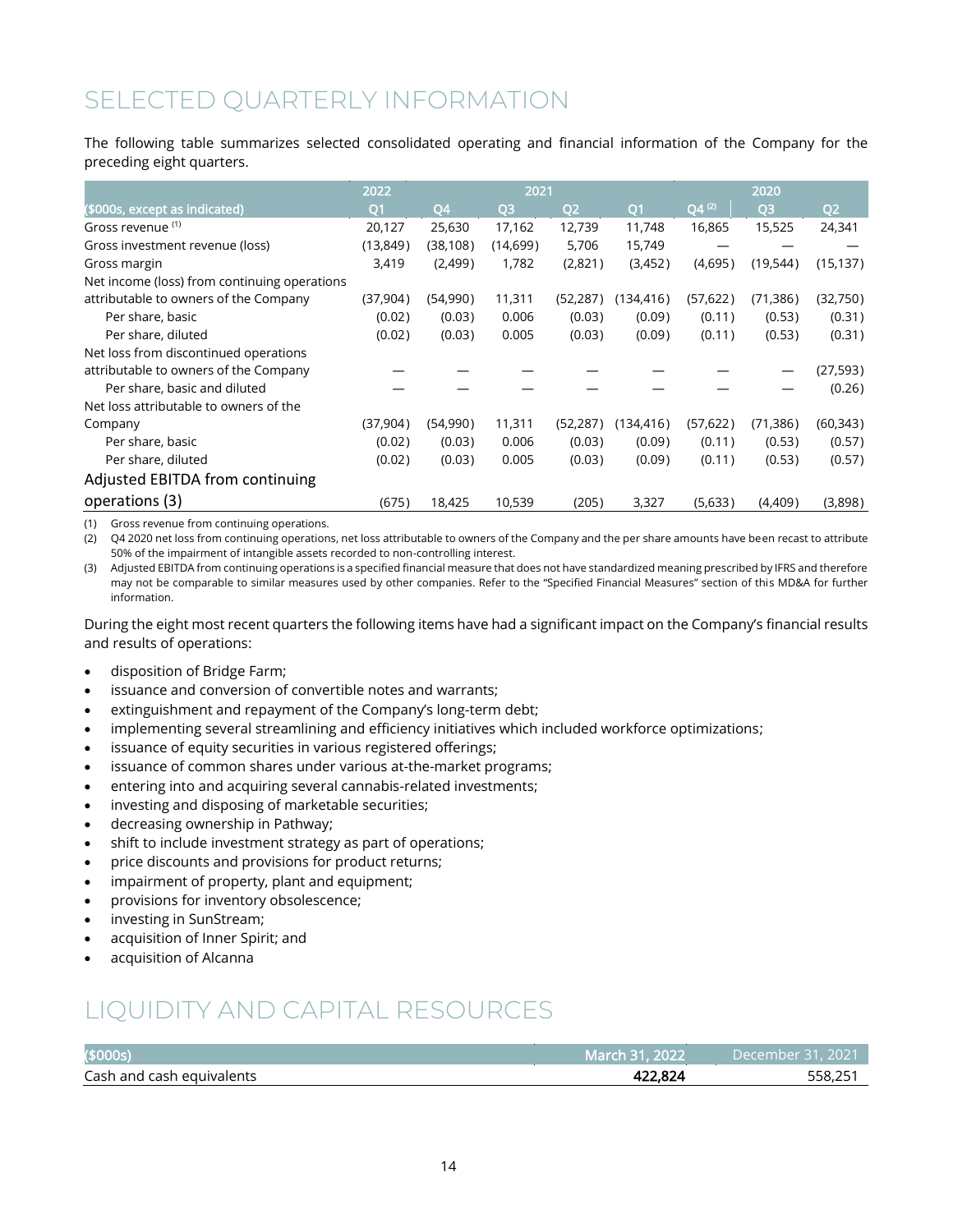Capital resources are financing resources available to the Company and are defined as the Company's debt and equity. The Company manages its capital resources with the objective of maximizing shareholder value and sustaining future development of the business. The Company manages its capital structure and adjusts it, based on the funds available to the Company, in order to support the Company's activities. The Company may adjust capital spending, issue new equity or issue new debt, subject to the availability of commercial terms.

The Company's primary need for liquidity is to fund investment opportunities, capital expenditures, working capital requirements and for general corporate purposes. The Company's lease obligations have increased significantly due to both the Inner Spirit Transaction and the Alcanna Transaction as corporate stores have leased retail space. Refer to "Contractual Commitments and Contingencies – Commitments" for an estimate of the contractual maturities of the Company's lease obligations. The Company's primary source of liquidity historically has been from funds received from the proceeds of common share issuances and debt financing. The Company's ability to fund operations and investments and make planned capital expenditures depends on future operating performance and cash flows, as well as the availability of future financing – all of which is subject to prevailing economic conditions and financial, business and other factors.

Management believes its current capital resources and its ability to manage cash flow and working capital levels will be sufficient to satisfy cash requirements associated with funding the Company's operating expenses to maintain capacity and fund future development activities for at least the next 12 months. However, no assurance can be given that this will be the case or that future sources of capital will not be necessary.

### **DEBT**

As at March 31, 2022, the Company was debt free.

### **EQUITY**

As at March 31, 2022, the Company had the following share capital instruments outstanding:

| (000s)                                        | March 31, 2022 | December 31, 2021 |
|-----------------------------------------------|----------------|-------------------|
| Common shares                                 | 2,385,212      | 2,060,408         |
| Common share purchase warrants <sup>(1)</sup> | 3.566          | 3,566             |
| Simple warrants <sup>(2)</sup>                | 2,562          | 2,594             |
| Performance warrants <sup>(3)</sup>           | 1.387          | 1,387             |
| Stock options <sup>(4)</sup>                  | 445            | 445               |
| Restricted share units                        | 22,845         | 7,536             |

(1) 3.6 million warrants were exercisable as at March 31, 2022.

(2) 1.7 million simple warrants were exercisable as at March 31, 2022.

(3) 1.2 million performance warrants were exercisable as at March 31, 2022.

(4) 0.2 million stock options were exercisable as at March 31, 2022.

As at March 31, 2022, the Company had 2.39 billion shares outstanding (December 31, 2021 – 2.06 billion shares).

Common shares were issued during the three months ended March 31, 2022 in connection with the following transactions:

- The Company issued 3.7 million common shares related to the termination of the service and sale agreement with Sun 8 Holdings Inc; and
- The Company issued 320.6 million common shares related to the Alcanna Transaction.

As at May 15, 2022, a total of 2.39 billion common shares were outstanding.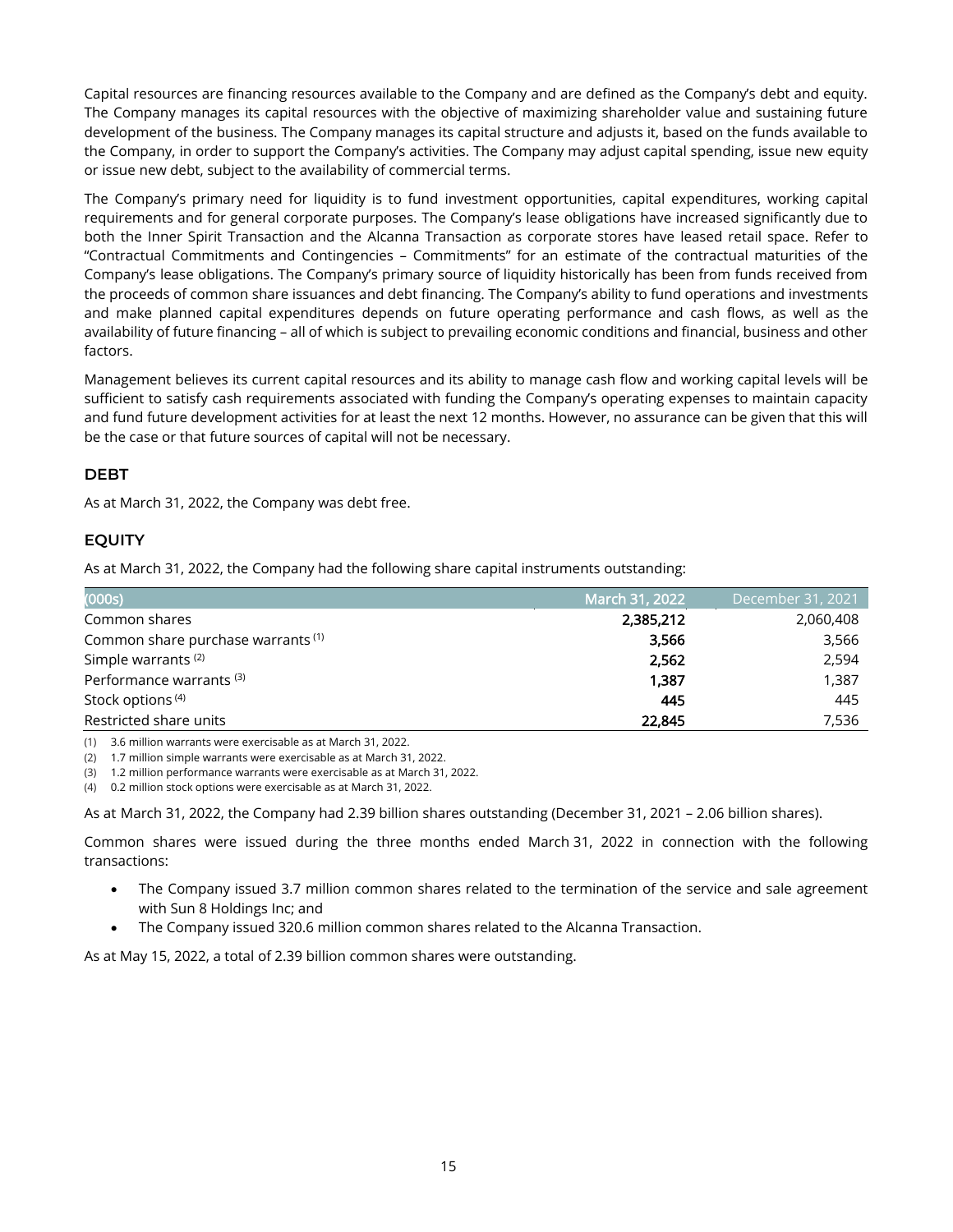### **CAPITAL EXPENDITURES**

|                     |      | Three months ended |  |
|---------------------|------|--------------------|--|
|                     |      | March 31           |  |
| (\$000s)            | 2022 | 2021               |  |
| Olds facility       | 802  | (513)              |  |
| Equipment and other | 179  | 119                |  |
| Total               | 981  | (394)              |  |

#### **CASH FLOW SUMMARY**

|                                     | Three months ended<br>March 31 |           |  |
|-------------------------------------|--------------------------------|-----------|--|
| (\$000s)                            | 2022                           | 2021      |  |
| Cash provided by (used in):         |                                |           |  |
| Operating activities                | (26,020)                       | (34, 366) |  |
| Investing activities                | (103, 972)                     | (10, 859) |  |
| Financing activities                | (5,435)                        | 860,246   |  |
| Effect of exchange rate changes     |                                | (1,952)   |  |
| Change in cash and cash equivalents | (135, 427)                     | 813,069   |  |

### **CASH FLOW – OPERATING ACTIVITIES**

Net cash used in operating activities was \$26.0 million for the three months ended March 31, 2022 compared to \$34.4 million used in operating activities for the three months ended March 31, 2021. The decrease of \$8.4 million was due to a decrease in additions to marketable securities and interest received, partially offset by an increase in net loss adjusted for non-cash items, lower proceeds from the disposition of marketable securities and change in non-cash working capital. The change in non-cash working capital is comprised of changes in inventory, accounts receivable, prepaid expenses and deposits and accounts payable.

### **CASH FLOW – INVESTING ACTIVITIES**

Net cash used in investing activities was \$104.0 million for the three months ended March 31, 2022 compared to \$10.9 million used in investing activities for the three months ended March 31, 2021. The increase of \$93.1 million was primarily due to the acquisition of Alcanna, additions to equity-accounted investees and additions to investments.

### **CASH FLOW – FINANCING ACTIVITIES**

Net cash used in financing activities was \$5.4 million for the three months ended March 31, 2022 compared to \$860.2 million provided by financing activities for the three months ended March 31, 2021. The decrease of \$865.6 billion was largely due to proceeds from the issuance of shares, proceeds from registered offerings and proceeds from the exercise of derivative warrants in the comparative period.

#### **LIQUIDITY RISKS ASSOCIATED WITH FINANCIAL INSTRUMENTS**

#### **CREDIT RISK**

Credit risk is the risk of financial loss if the counterparty to a financial transaction fails to meet its obligations. The Company manages risk over its accounts receivable by issuing credit only to credit worthy counterparties. The Company limits its exposure to credit risk over its investments by ensuring the agreements governing the investments are secured in the event of counterparty default. The Company considers financial instruments to have low credit risk when its credit risk rating is equivalent to investment grade. The Company assumes that the credit risk on a financial asset has increased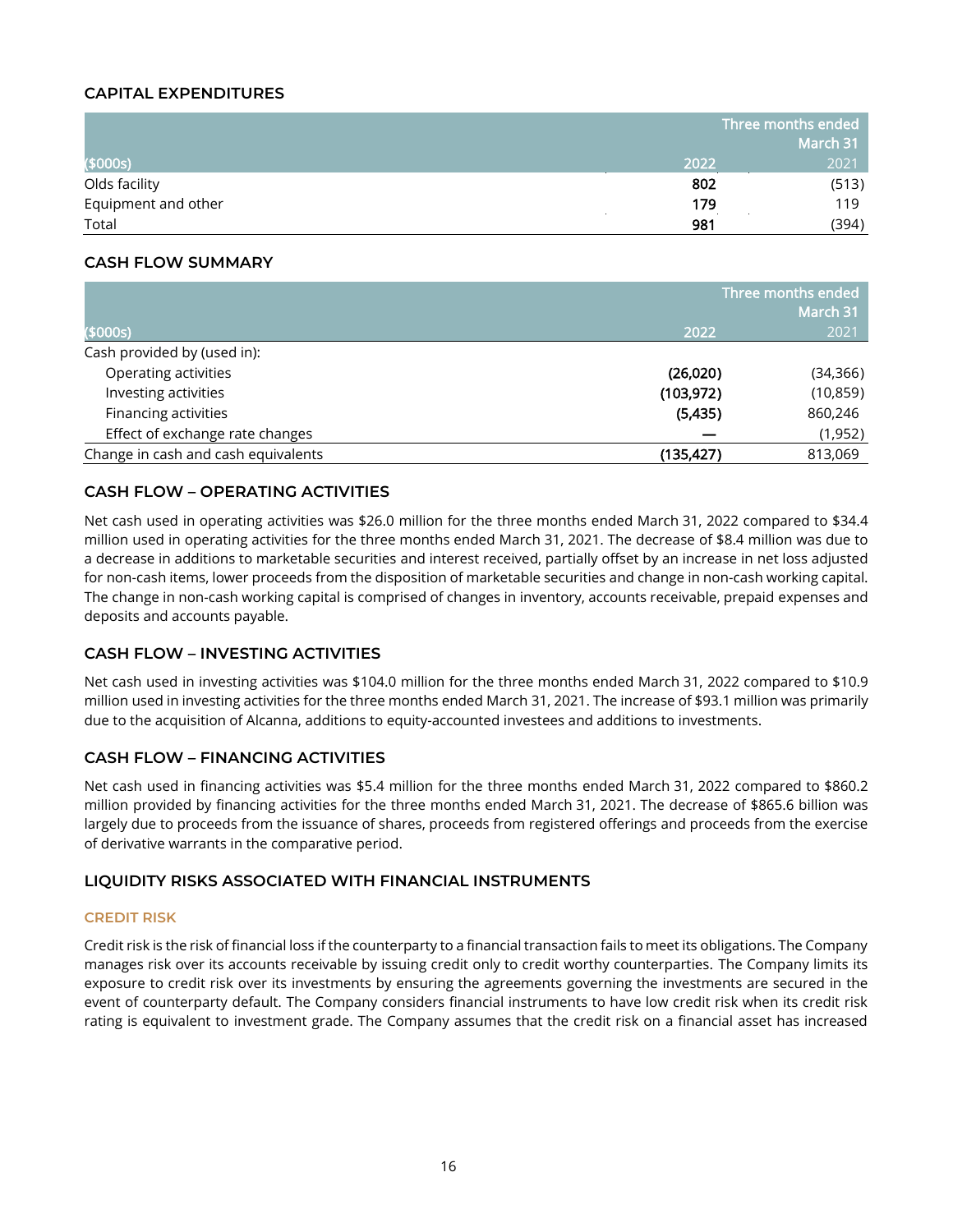significantly if it is outstanding past the contractual payment terms. The Company considers a financial asset to be in default when the debtor is unlikely to pay its credit obligations to the Company.

The Company applies the simplified approach under IFRS 9 and has calculated expected credit losses based on lifetime expected credit losses, taking into consideration historical credit loss experience and financial factors specific to the debtors and general economic conditions.

The Company has evaluated the credit risk of its investments, taking into consideration historical credit loss experience, financial factors specific to the debtors and general economic conditions, and determined the expected credit loss to be nil.

The maximum amount of the Company's credit risk exposure is the carrying amounts of cash and cash equivalents, accounts receivable, and investments. The Company attempts to mitigate such exposure to its cash and cash equivalents by investing only in financial institutions with investment grade credit ratings or secured investments. The Company manages risk over its accounts receivable by issuing credit only to credit worthy counterparties.

#### **LIQUIDITY RISK**

Liquidity risk is the risk that the Company cannot meet its financial obligations when due. The Company manages liquidity risk by monitoring operating and growth requirements. The Company prepares forecasts to ensure sufficient liquidity to fulfil obligations and operating plans. Management believes its current capital resources and its ability to manage cash flow and working capital levels will be sufficient to satisfy cash requirements associated with funding the Company's operating expenses to maintain capacity and fund future development activities for at least the next 12 months.

#### **MARKET RISK**

Market risk is the risk that changes in market prices will affect the Company's income or value of its holdings of financial instruments. The Company is exposed to market risk in that changes in market prices will cause fluctuations in the fair value of its marketable securities. The fair value of marketable securities is based on quoted market prices as the Company's marketable securities are shares held of publicly traded entities.

### <span id="page-17-0"></span>CONTRACTUAL COMMITMENTS AND CONTINGENCIES

### **A) COMMITMENTS**

The information presented in the table below reflects managements estimate of the contractual maturities of the Company's obligations at March 31, 2022.

|                                          | Less than | One to three | Three to five |            |         |
|------------------------------------------|-----------|--------------|---------------|------------|---------|
| (\$000s)                                 | one year  | vears        | vears         | Thereafter | Total   |
| Accounts payable and accrued liabilities | 62,123    |              |               |            | 62,123  |
| Lease obligations                        | 38,137    | 66.634       | 49,645        | 65,007     | 219,423 |
| Financial guarantee liability            |           | 324          |               |            | 324     |
| Total                                    | 100.260   | 66,958       | 49,645        | 65,007     | 281,870 |

The Company has entered into certain supply agreements to provide dried cannabis and cannabis products to third parties. The contracts require the provision of various amounts of dried cannabis on or before certain dates. Should the Company not deliver the product in the agreed timeframe, financial penalties apply which may be paid either in product in-kind or cash. Under these agreements, the Company has accrued financial penalties payable as at March 31, 2022 of \$2.5 million (December 31, 2021 - \$2.5 million).

#### **B) CONTINGENCIES**

From time to time, the Company may become involved in legal proceedings arising in the ordinary course of our business. Such proceedings, certain of which have been threatened against us, could include commercial litigation related to breach of contract claims brought by our customers, suppliers and contractors, as well as litigation related to termination of certain of our employees. The outcome of any litigation is inherently uncertain. Although we believe we have meritorious defenses against all currently pending and threatened proceedings and intend to vigorously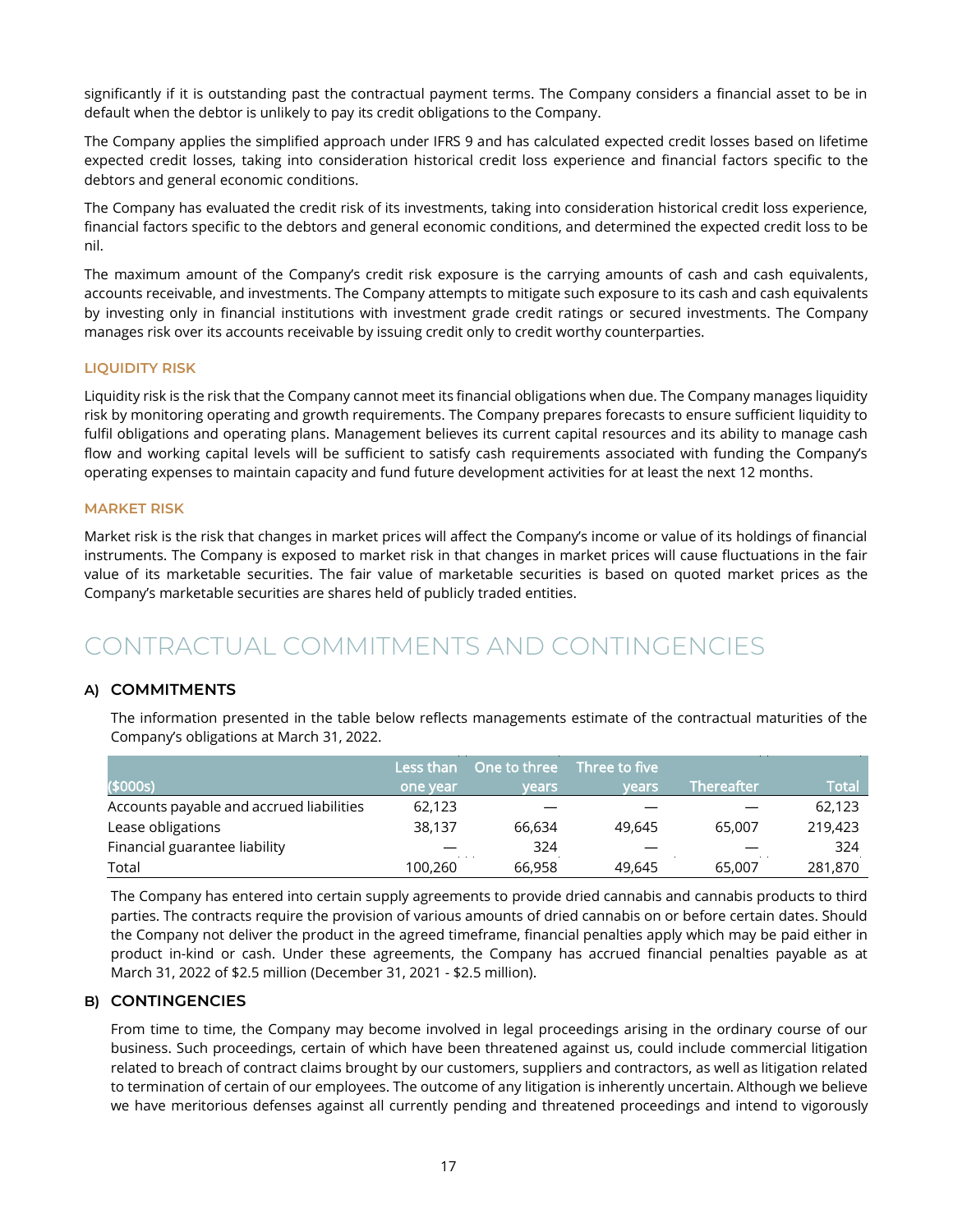defend all claims if they are brought, unfavorable rulings, judgments or settlement terms could have a material adverse impact on our business and results of operations.

In connection with our initial public offering ("IPO"), we and certain of our current and former officers and directors, as well as the underwriters of our IPO, were named as defendants in several putative shareholder class action lawsuits filed between September 9, 2019 and November 1, 2019. The cases were consolidated in two separate actions depending on the court in which they were first filed, one in the Supreme Court of New York, New York County, captioned In re Sundial Growers Inc. Securities Litigation, Index No. 655178/2019 (the "New York IPO Action"), and the other in the United States District Court for the Southern District of New York, captioned In re Sundial Growers Inc. Securities Litigation, Master Case No. 1:19-cv-08913-ALC (the "Federal IPO Action"). The complaints in each of the two consolidated actions assert claims under Sections 11, 12(a)(2), and 15 of the U.S. Securities Act of 1933, as amended (the "Securities Act"). They generally allege that we made material misstatements and omissions in the prospectus and registration statement in connection with the IPO with respect to, among other things, the failure to disclose systemic quality control issues as well as the return of cannabis and termination of the supply agreement by one of the Company's customers. The complaint in the Federal IPO Action also includes allegations that we made misstatements as to revenue. The New York IPO Action was dismissed on May 15, 2020 and the dismissal was affirmed on February 16, 2021, by the Appellate Division, First Judicial Department, of the Supreme Court of New York.

In the Federal IPO Action, the court denied defendants' motion to dismiss on March 30, 2021. On August 27, 2021, following a mediation, the parties notified the court that they had reached an agreement in principle to settle the Federal IPO Action. On December 2, 2021, the parties executed a settlement agreement, which was submitted to the court for approval on December 3, 2021 and remains subject to such court approval.

In addition, on May 7, 2020, the Company and certain of its current and former directors and officers were named as defendants in a lawsuit, captioned SUN, a Series of E Squared Investment Fund, LLC et al. v. Sundial Growers Inc. et al., Case No. 1:20-cv-03579-ALC, in the United States District Court for the Southern District of New York. The complaint asserts claims for alleged violations of U.S. federal securities laws, including Sections 12(a)(2) and 15 of the Securities Act of 1933 and Section 10(b) the Securities Exchange Act of 1934, as well as claims for breach of contract, fraud in the inducement and negligent misrepresentation. Among other things, the complaint alleges that the company made misrepresentations regarding the licensing and ability of Bridge Farm to export hemp and CBD to Europe, as well as regarding the quality of the Company's cannabis. On September 30, 2021, the court granted defendants' motion to dismiss and dismissed the case, dismissing the claims under the U.S. federal securities laws with prejudice and the remaining claims without prejudice.

The Company can provide no assurance as to the outcome of these proceedings or any other litigation matter in which we are a party. In particular, securities class action lawsuits are typically costly to defend, and divert the attention of management and other resources from operations and, accordingly, even if resolved in our favor, could have a material adverse effect on our business, financial condition, results of operations and liquidity and may force us to reduce or cease operations or seek relief under the applicable bankruptcy or insolvency laws.

### <span id="page-18-0"></span>SPECIFIED FINANCIAL MEASURES

Certain specified financial measures in this MD&A including adjusted EBITDA, gross margin before fair value adjustments and gross margin before fair value adjustments percentage are non-IFRS measures. These terms are not defined by IFRS and, therefore, may not be comparable to similar measures provided by other companies. These non-IFRS financial measures should not be considered in isolation or as an alternative for measures of performance prepared in accordance with IFRS.

### **NON-IFRS FINANCIAL MEASURES**

#### **ADJUSTED EBITDA**

Adjusted EBITDA is a non-IFRS financial measure which the Company uses to evaluate its operating performance. Adjusted EBITDA provides information to investors, analysts, and others to aid in understanding and evaluating the Company's operating results in a similar manner to its management team. Adjusted EBITDA is defined as net income (loss) before finance costs, depreciation and amortization, accretion expense, income tax recovery and excluding change in fair value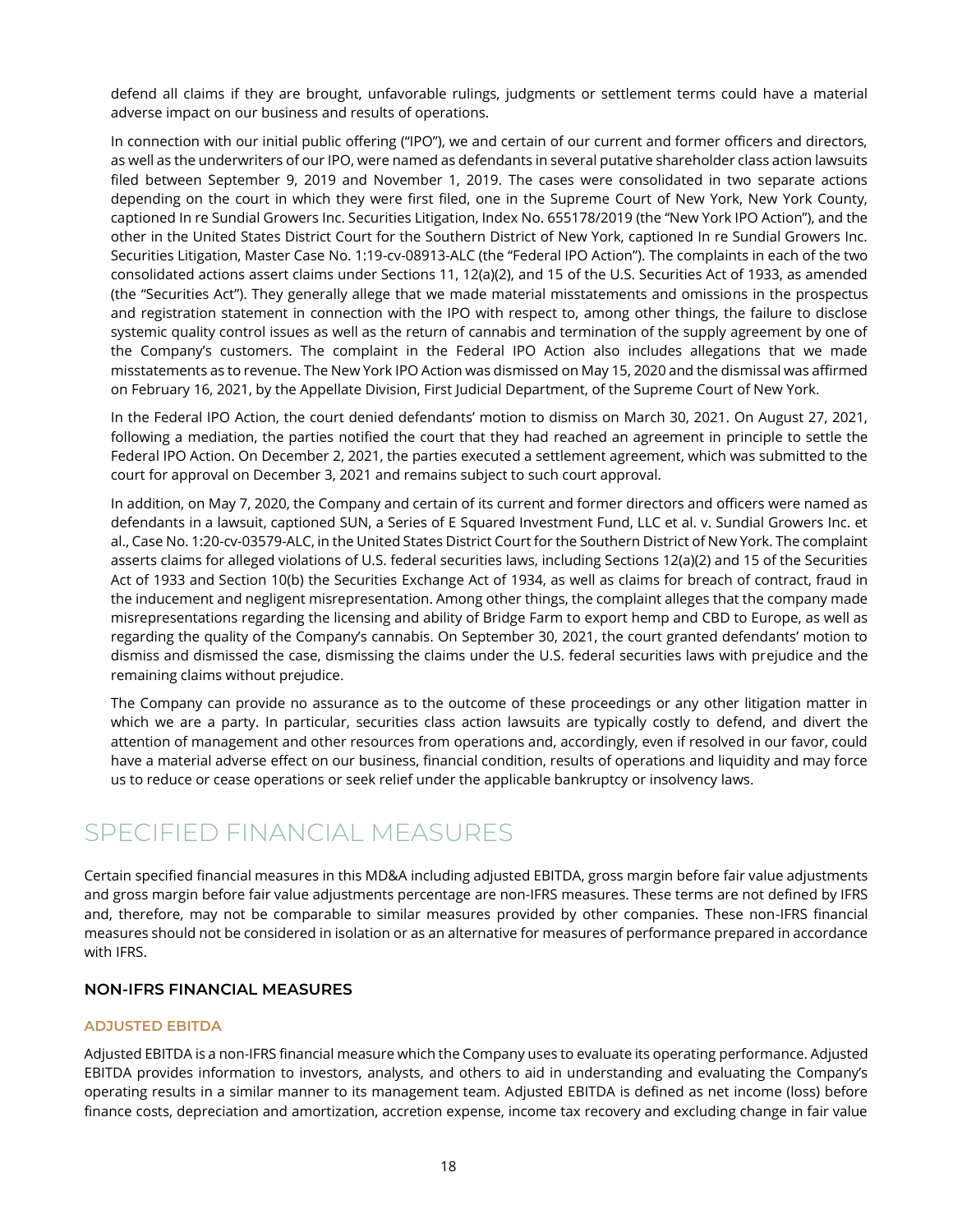of biological assets, change in fair value realized through inventory, unrealized foreign exchange gains or losses, sharebased compensation expense, asset impairment, gain or loss on disposal of property, plant and equipment and certain one-time non-operating expenses, as determined by management.

The following table reconciles adjusted EBITDA to net income (loss) for the periods noted.

|                                                         |          | Three months ended |
|---------------------------------------------------------|----------|--------------------|
|                                                         |          | March 31           |
| (\$000s)                                                | 2022     | 2021               |
| Net loss                                                | (38,040) | (134, 445)         |
| Adjustments                                             |          |                    |
| Finance (income) costs                                  | (61)     | 51                 |
| Change in estimate of fair value of derivative warrants | 8,300    | 129,944            |
| Depreciation and amortization                           | 739      | 1,058              |
| Change in fair value of biological assets               | (3,690)  | 94                 |
| Change in fair value realized through inventory         | 1,561    | 50                 |
| Unrealized foreign exchange (gain) loss                 | 16       | 1,905              |
| Unrealized loss on marketable securities                | 17,834   | (4,881)            |
| Share-based compensation                                | 4,204    | 3,456              |
| Loss on disposition of PP&E                             |          | 117                |
| Cost of sales non-cash component (1)                    |          | 826                |
| Inventory obsolescence                                  | 1,981    | 1,754              |
| Restructuring costs                                     |          |                    |
| Transaction costs <sup>(2)</sup>                        | 6,481    | 3,648              |
| Government subsidies                                    |          | (2,180)            |
| Other expenses                                          |          | 1,930              |
| <b>Adjusted EBITDA</b>                                  | (675)    | 3,327              |

(1) Cost of sales non-cash component is comprised of depreciation expense.

(2) Transaction costs relate to financing activities.

#### **GROSS MARGIN BEFORE FAIR VALUE ADJUSTMENTS**

Gross margin before fair value adjustments is a non-IFRS financial measure which the Company uses to evaluate its operating performance in the Company's cannabis operations segment. Gross margin before fair value adjustments provides useful information to investors, analysts and others in understanding and evaluating the Company's operating results as it removes non-cash fair value metrics. Gross margin before fair value adjustments is defined as gross margin less the non-cash changes in the fair value adjustments on the sale of inventory and the growth of biological assets. Gross margin before fair value adjustments is comprised of net revenue less cost of sales and inventory obsolescence and impairment.

See "Cannabis Operations Segment Results – Gross Margin" for a table reconciling gross margin before fair value adjustments to gross margin for the periods noted.

#### **NON-IFRS FINANCIAL RATIOS**

#### **GROSS MARGIN BEFORE FAIR VALUE ADJUSTMENTS PERCENTAGE**

Gross margin before fair value adjustments percentage is a non-IFRS financial ratio which the Company uses to evaluate its operating performance in the Company's cannabis operations segment. Gross margin before fair value adjustments percentage is defined as gross margin before fair value adjustments divided by net revenue.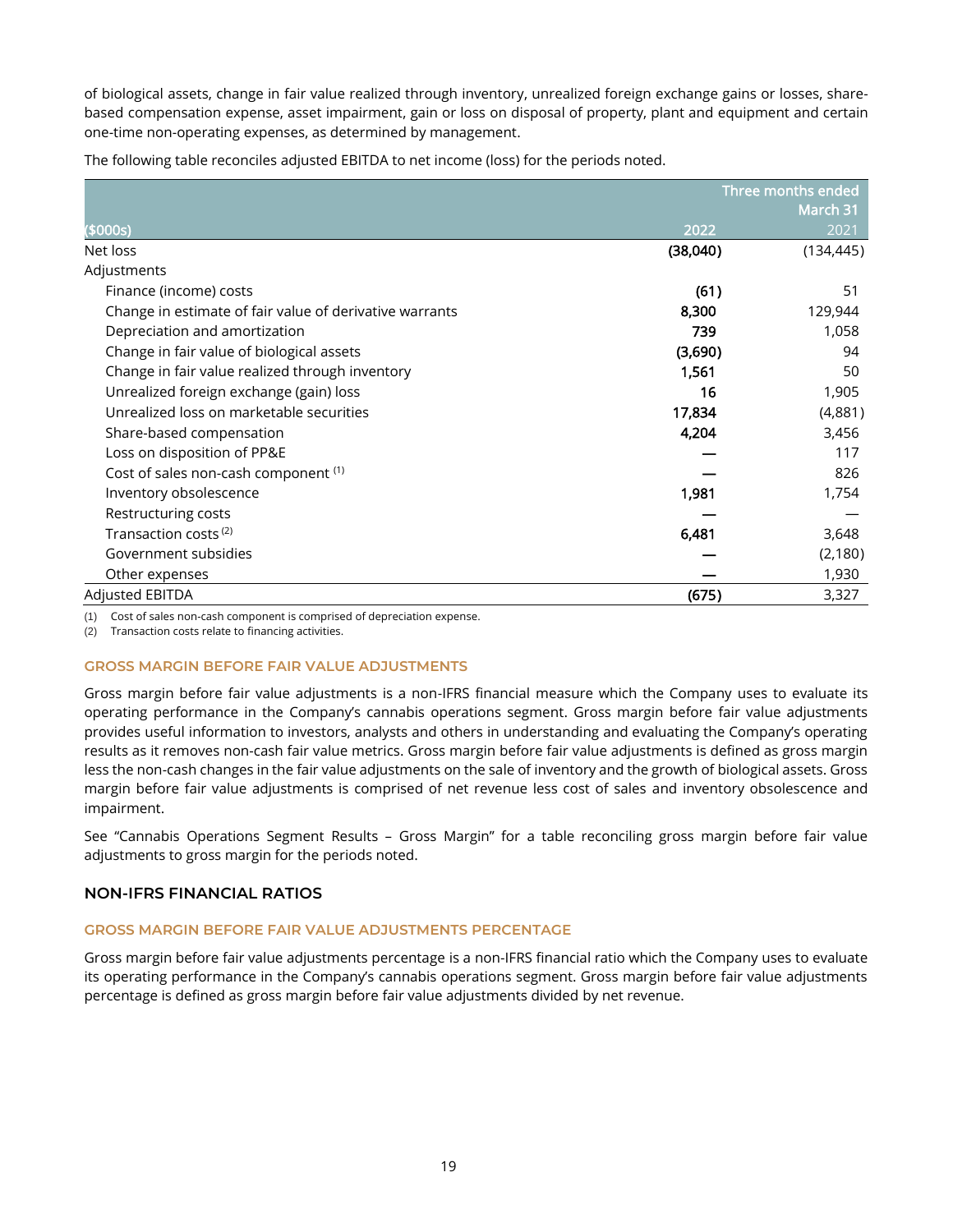### <span id="page-20-0"></span>RELATED PARTIES

The Company did not enter into any related party transactions during the three months ended March 31, 2022 and 2021, other than those disclosed in note 13 of the condensed consolidated interim financial statements relating to the Company's joint venture.

### <span id="page-20-1"></span>OFF BALANCE SHEET ARRANGEMENTS

As at March 31, 2022, the Company did not have any off-balance sheet arrangements. The Company has certain operating or rental lease agreements, as disclosed in the "Contractual Commitments and Obligations" section of this MD&A, which are entered into in the normal course of operations.

### <span id="page-20-2"></span>CRITICAL ACCOUNTING POLICIES AND ESTIMATES

The Company makes assumptions in applying critical accounting estimates that are uncertain at the time the accounting estimate is made and may have a significant effect on the consolidated financial statements. Critical accounting estimates include the classification and recoverable amounts of CGUs, value of biological assets and inventory, estimating potential future returns on revenue, share-based compensation, convertible instruments, acquisitions and fair value of assets acquired and liabilities assumed in a business combination. Critical accounting estimates are based on variable inputs including but not limited to:

- Demand for cannabis for recreational and medical purposes;
- Price of cannabis;
- Expected sales volumes;
- Changes in market discount rates;
- Future development and operating costs;
- Costs to convert harvested cannabis to finished goods;
- Expected yields from cannabis plants;
- Potential returns and pricing adjustments;
- Facts and circumstances supporting the likelihood and amount of contingent liabilities; and
- Assumptions and methodologies for the valuation of derivative financial instruments.

Changes in critical accounting estimates can have a significant effect on net income as a result of their impact on revenue, costs of sales, provisions and impairments. Changes in critical accounting estimates can have a significant effect on the valuation of biological assets, inventory, property, plant and equipment, provisions and derivative financial instruments.

For a detailed discussion regarding the Company's critical accounting policies and estimates, refer to the notes to the Audited Financial Statements.

### <span id="page-20-3"></span>NEW ACCOUNTING PRONOUNCEMENTS

The International Accounting Standards Board (IASB) and the IFRS Interpretations Committee regularly issue new and revised accounting pronouncements which have future effective dates and therefore are not reflected in the Company's consolidated financial statements. Once adopted, these new and amended pronouncements may have an impact on the Company's consolidated financial statements. The Company's analysis of recent accounting pronouncements is included in the notes to the Audited Financial Statements.

### <span id="page-20-4"></span>RISK FACTORS

In addition to the other risks described elsewhere in this document, or a detailed discussion regarding the Company's risk factors, refer to the "Risk Factors" section of the Annual Report.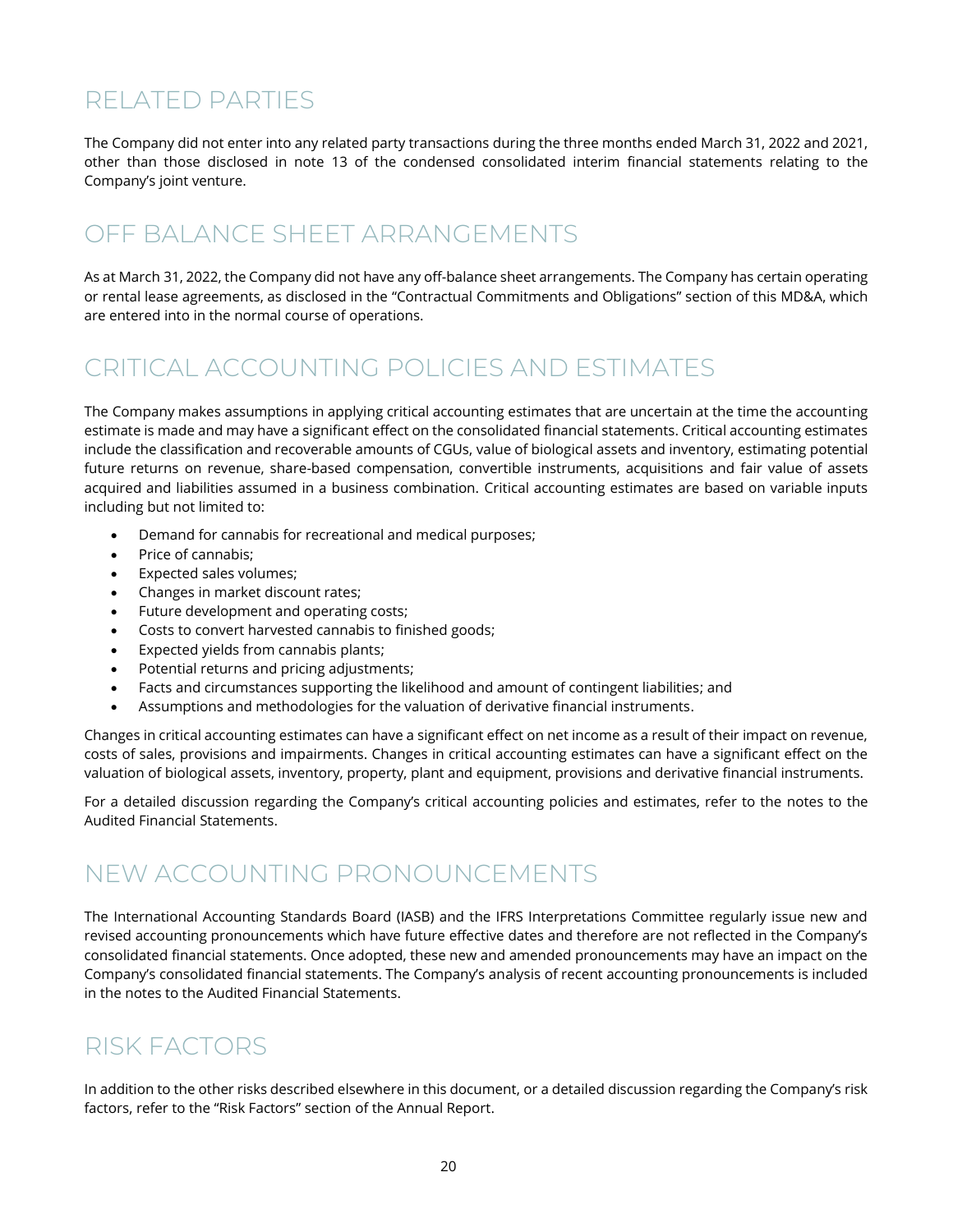### <span id="page-21-0"></span>DISCLOSURE CONTROLS AND PROCEDURES

The Company has designed disclosure controls and procedures to provide reasonable assurance that: (i) material information relating to the Company is made known to the Company's Chief Executive Officer and Chief Financial Officer by others, particularly during the period in which the annual and interim filings are being prepared; and (ii) information required to be disclosed by the Company in its annual filings, interim filings or other reports filed or submitted by it under securities legislation is recorded, processed, summarized and reported within the time period specified in securities legislation. Our management, with the participation of our Chief Executive Officer and Chief Financial Officer, has evaluated the effectiveness of our disclosure controls and procedures (as defined in Rules 13a-15(e) and 15d-15(e) under the Securities Exchange Act of 1934, as amended ("the Exchange Act")). Based upon evaluation of the Company's disclosure controls and procedures as of March 31, 2022, our Chief Executive Officer and Chief Financial Officer have concluded that the Company's disclosure controls and procedures were not effective as of such date, as a result of the material weaknesses described in our MD&A for the year ended December 31, 2021.

### <span id="page-21-1"></span>INTERNAL CONTROL OVER FINANCIAL REPORTING

Our management is responsible for establishing and maintaining adequate internal control over financial reporting as defined in NI 52-109 and Rule 13a-15(f) under the Exchange Act. Refer to our MD&A for the year ended December 31, 2021, for a discussion regarding internal control over financial reporting and material weaknesses identified.

### <span id="page-21-2"></span>REMEDIATION

As previously described in our MD&A for the year ended December 31, 2021, management, with oversight from the Audit Committee, has initiated, and will continue to implement, remediation measures including the analysis of changes in the business and assessment of the key controls that are responsive to those changes.

At May 15, 2022, the above remediation measures are in progress and controls related to documentation of ITGCs, restricting privileged-level access and monitoring of software upgrades have been designed and implemented. Additionally, the Company continues to evaluate roles, resourcing requirements and add personnel who can assist with the Company's financial reporting requirements. Management will continue to work to recruit and retain additional resources as needed. The deficiencies will not be considered remediated, however, until the applicable controls operate for a sufficient period, and management has concluded through testing, that these controls are operating effectively.

Additionally, the Company has implemented, and tested workflows designed to remediate the lack of segregation of duties in its information technology systems and processes. The Company believes that this remediation is complete; however, it will not be considered fully remediated until the other deficiencies related to the ITGCs material weakness described above are fully remediated and tested.

The Company is pursuing remediation of all of the above material weaknesses during the 2022 fiscal year.

### <span id="page-21-3"></span>CHANGES IN INTERNAL CONTROL OVER FINANCIAL REPORTING

Except for the remediation activities described above, as of March 31, 2022, there have been no other changes in our internal control over financial reporting (as defined in NI 52-109 and Rules 13a-15(f) or 15d-15(f) of the Exchange Act) that occurred during the quarter ended March 31, 2022, that have materially affected, or are reasonably likely to materially affect, the Company's internal control over financial reporting.

In accordance with guidance issued by the Canadian Securities Administrators and the SEC, companies are permitted to exclude acquisitions from their final assessment of internal control over financial reporting for the first fiscal year in which the acquisition occurred. Our management, with the participation of our Chief Executive Officer and Chief Financial Officer, has limited the evaluation of our internal control over financial reporting to exclude controls, policies and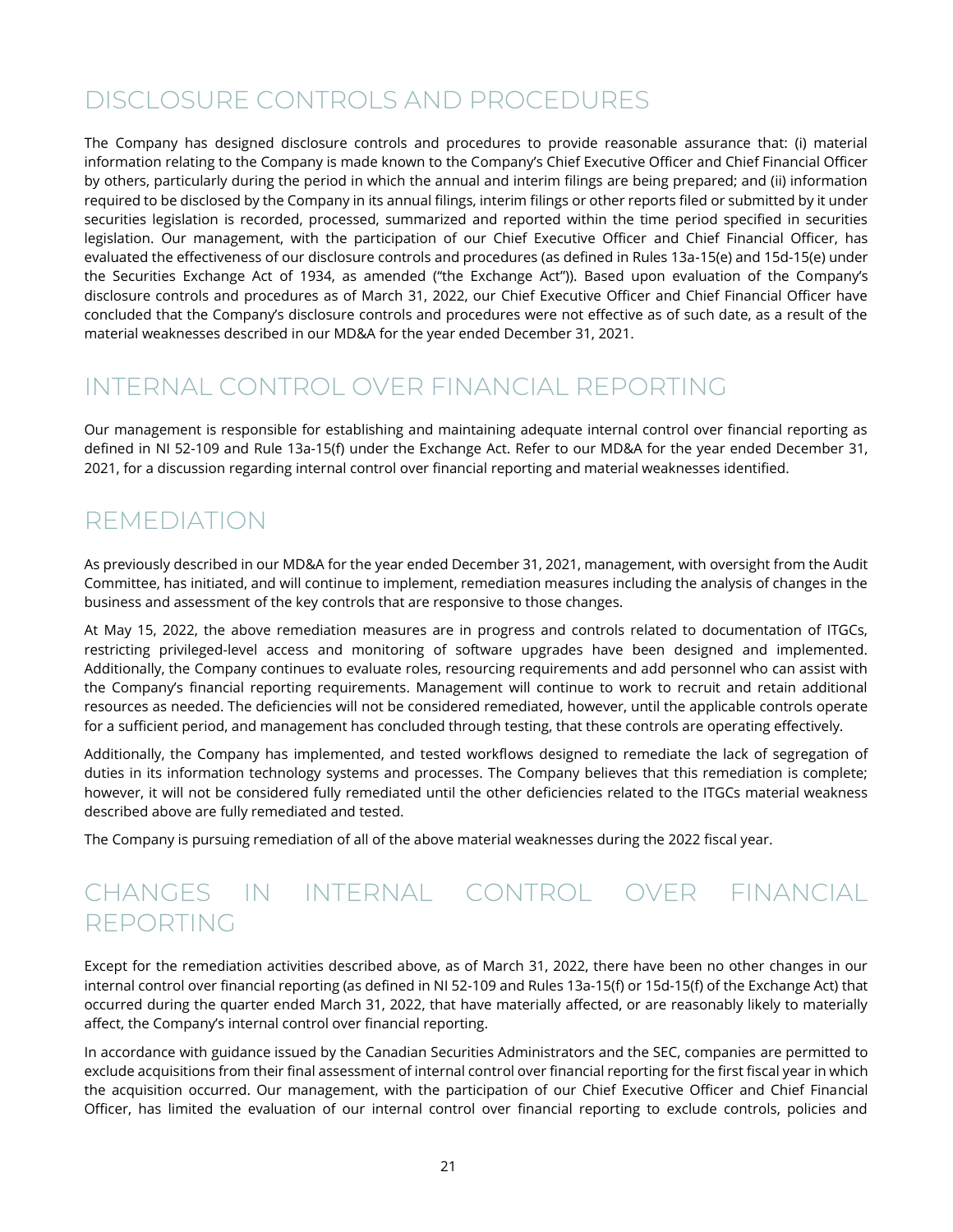procedures and internal control over financial reporting of the recently acquired operations of Inner Spirit Holdings (acquired July 20, 2021) and Alcanna Inc. (acquired on March 31, 2022).

### <span id="page-22-0"></span>ABBREVIATIONS

The following provides a summary of common abbreviations used in this document:

|             | <b>Financial and Business Environment</b>   | Measurement |             |
|-------------|---------------------------------------------|-------------|-------------|
| $$$ or $C$$ | Canadian dollars                            | G or GM     | Gram        |
| <b>IFRS</b> | International Financial Reporting Standards | sg ft       | Square feet |
| MD&A        | Management's Discussion and Analysis        |             |             |
| U.S.        | <b>United States</b>                        |             |             |
| US\$        | United States dollars                       |             |             |
| <b>CBD</b>  | Cannabidiol                                 |             |             |
| <b>THC</b>  | Tetrahydrocannabinol                        |             |             |

### <span id="page-22-1"></span>FORWARD-LOOKING INFORMATION

This document may contain forward-looking information concerning the Company's business, operations and financial performance and condition, as well as its plans, objectives and expectations for its business operations and financial performance and condition. Any statements contained herein that are not statements of historical facts may be deemed to be forward-looking statements. In some cases, you can identify forward-looking statements by terminology such as "aim", "anticipate", "assume", "believe", "contemplate", "continue", "could", "due", "estimate", "expect", "goal", "intend", "may", "objective", "plan", "predict", "potential", "positioned", "pioneer", "seek", "should", "target", "will", "would", and other similar expressions that are predictions of or indicate future events and future trends, or the negative of these terms or other comparable technology.

These forward-looking statements are based on current expectations, estimates, forecasts and projections about the Company's business and the industry in which it operates and management's beliefs and assumptions and are not guarantees of future performance or development and involve known and unknown risks, uncertainties and other factors that are in some cases beyond its control. As a result, any or all of the forward-looking information in this document may turn out to be inaccurate. Factors that may case actual results to differ materially from current expectations include, among other things, those listed under the heading "Risk Factors" herein. Although management believes that its underlying assessments and assumptions are reasonable based on currently available information, given these risks and uncertainties, investors should not place undue reliance on forward-looking statements as a prediction of actual results. All forward-looking statements in this MD&A are qualified by these cautionary statements. These statements are made as of the date of this MD&A and, except as required by applicable law, the Company assumes no obligation to update or revise these forward-looking statements for any reason, even if new information becomes available in the future. Additionally, the Company undertakes no obligation to comment on analyses, expectations or statements made by third parties in respect of the Company, its financial or operating results or its securities.

This document contains estimates, projections and other information concerning the Company's industry, business and the markets for its products. Information that is based on estimates, forecasts, projections, market research of similar methodologies is inherently subject to uncertainties, and actual events or circumstances may differ materially from events and circumstances that are assumed in this information. Unless otherwise expressly stated, the Company obtained this industry, business, market and other data from its own internal estimates and research as well as from reports, research surveys, studies and similar data prepared by market research firms and other third parties, industry, medical and general publications, government data and similar sources.

In addition, assumptions and estimates of the Company's and industry's future performance are necessarily subject to a high degree of uncertainty and risk due to a variety of factors, including those described in the section "Risk Factors" herein. These and other factors could cause the Company's future performance to differ materially from the Company's assumptions and estimates.